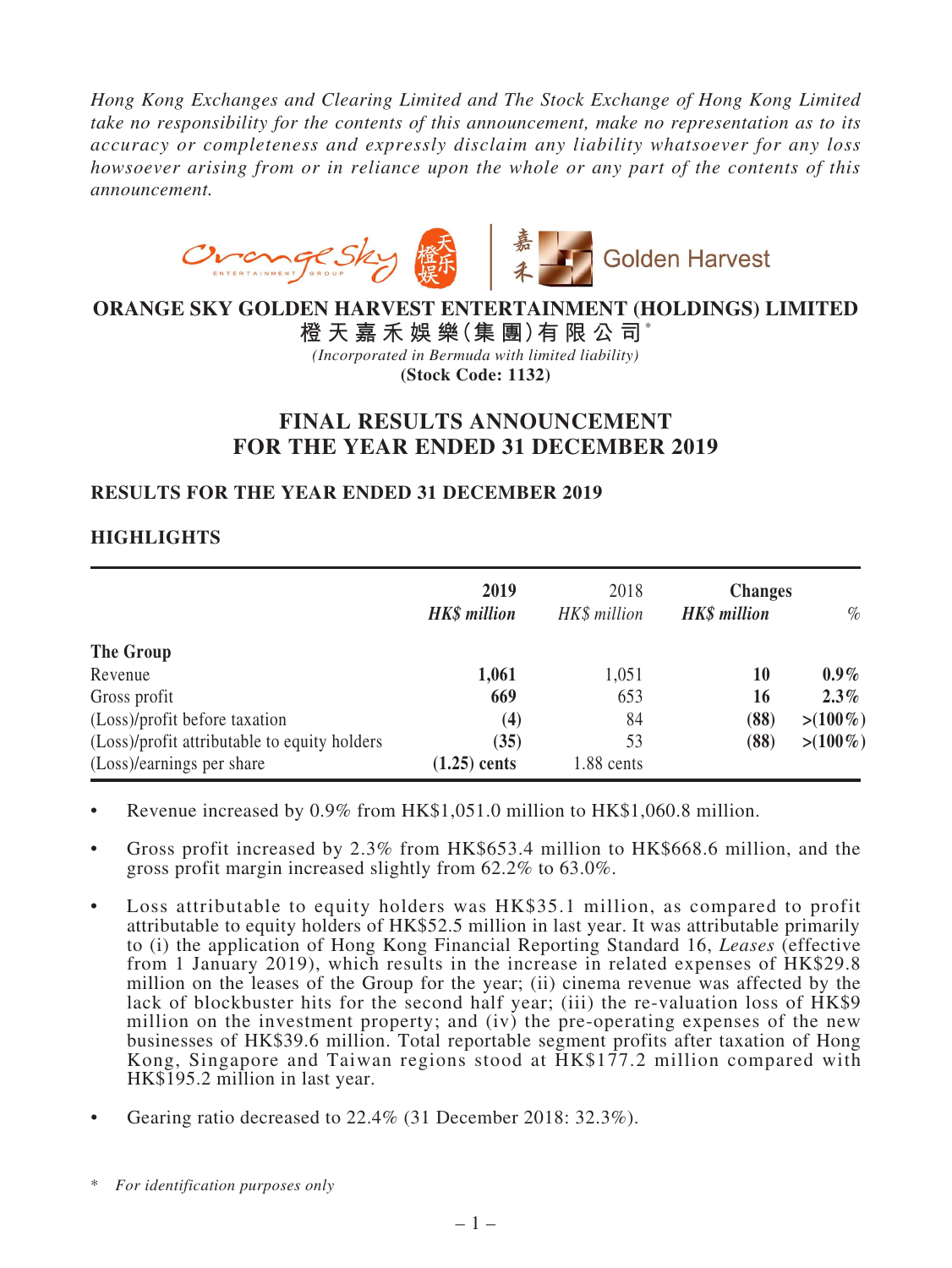## **RESULTS**

The Board (the "Board") of directors (the "Directors" and each a "Director") of Orange Sky Golden Harvest Entertainment (Holdings) Limited (the "Company") is pleased to announce the consolidated results of the Company and its subsidiaries (collectively, the "Group") for the year ended 31 December 2019 together with the comparative figures. The consolidated results have been reviewed by the audit committee of the Company (the "Audit Committee").

### **CONSOLIDATED INCOME STATEMENT**

*For the year ended 31 December 2019*

|                                                                            | <b>Note</b>    | 2019<br><b>HK\$'000</b> | 2018<br>HK\$'000 |
|----------------------------------------------------------------------------|----------------|-------------------------|------------------|
| Revenue                                                                    | $\overline{4}$ | 1,060,842               | 1,050,972        |
| Cost of sales                                                              |                | (392, 216)              | (397, 581)       |
|                                                                            |                |                         |                  |
| <b>Gross profit</b>                                                        |                | 668,626                 | 653,391          |
| Other revenue                                                              |                | 36,112                  | 44,134           |
| Other net loss                                                             |                | (15, 227)               | (13, 555)        |
| Selling and distribution costs                                             |                | (495, 907)              | (457,089)        |
| General and administrative expenses                                        |                | (131, 430)<br>1,357     | (123, 171)       |
| Other operating income/(expenses)<br>Valuation loss on investment property |                | (9,000)                 | (3,981)          |
|                                                                            |                |                         |                  |
| <b>Profit from operations</b>                                              |                | 54,531                  | 99,729           |
| Finance costs                                                              | 6(a)           | (83,150)                | (51,902)         |
| Share of profit of a joint venture                                         |                | 24,557                  | 35,834           |
| (Loss)/profit before taxation                                              | 6              | (4,062)                 | 83,661           |
| Income tax expense                                                         | $\overline{7}$ | (31, 054)               | (31,371)         |
| (Loss)/profit for the year                                                 |                | (35, 116)               | 52,290           |
| <b>Attributable to:</b>                                                    |                |                         |                  |
| Equity holders of the Company                                              |                | (35,092)                | 52,529           |
| Non-controlling interests                                                  |                | (24)                    | (239)            |
| (Loss)/profit for the year                                                 |                | (35, 116)               | 52,290           |
| $(Loss)/earnings$ per share (HK cent)                                      | 8              |                         |                  |
| Basic and diluted                                                          |                | (1.25)                  | 1.88             |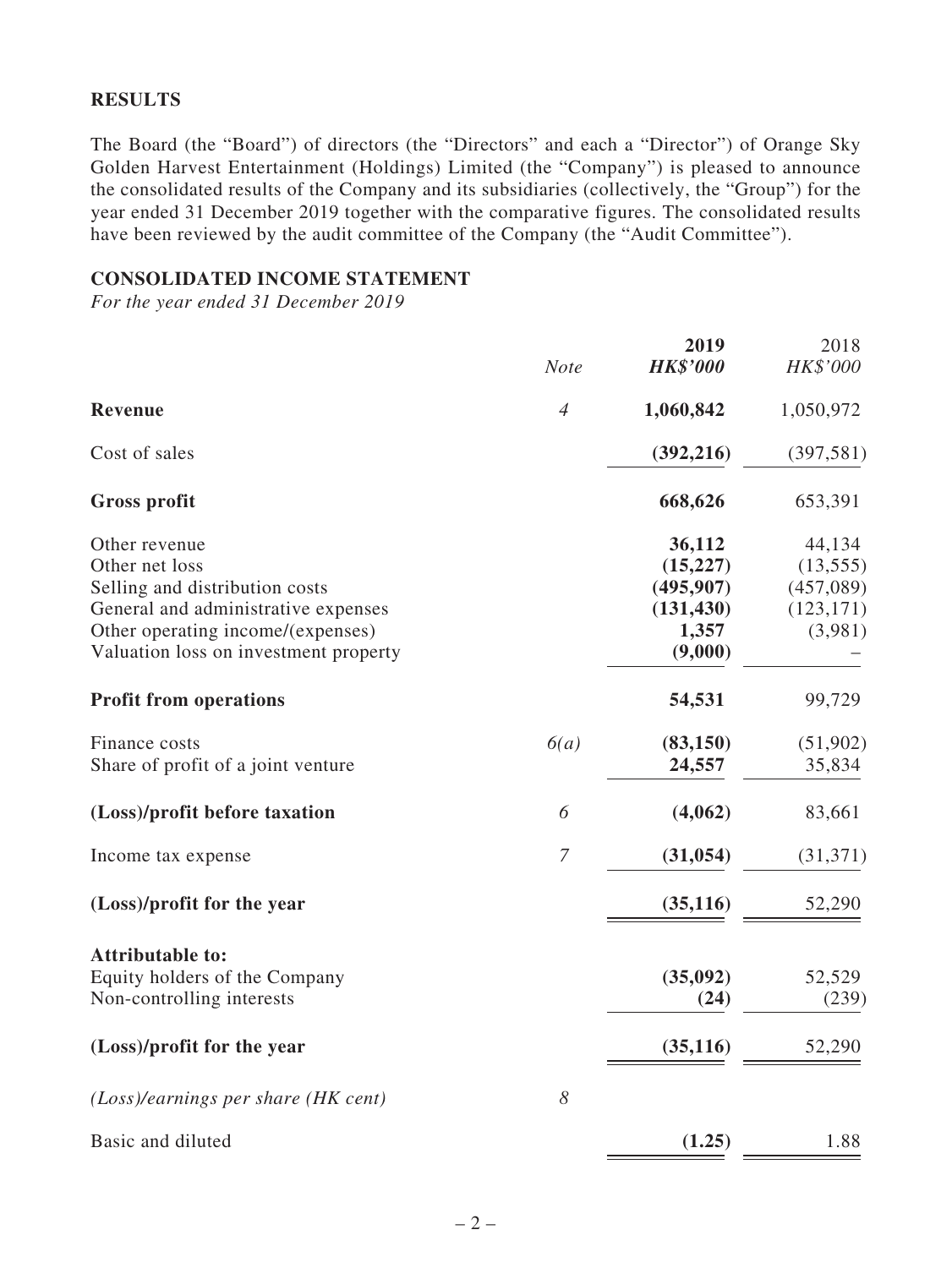# **CONSOLIDATED STATEMENT OF COMPREHENSIVE INCOME**

*For the year ended 31 December 2019*

|                                                                          | 2019<br><b>HK\$'000</b> | 2018<br>HK\$'000 |
|--------------------------------------------------------------------------|-------------------------|------------------|
| (Loss)/profit for the year                                               | (35,116)                | 52,290           |
| Other comprehensive income for the year:                                 |                         |                  |
| Items that may be reclassified subsequently to<br><i>profit or loss:</i> |                         |                  |
| Exchange differences on translation of<br>financial statements of:       |                         |                  |
| - subsidiaries outside Hong Kong<br>— a joint venture outside Hong Kong  | 15,216<br>(5,282)       | (5, 594)<br>53   |
|                                                                          | 9,934                   | (5,541)          |
| Total comprehensive income for the year                                  | (25, 182)               | 46,749           |
| Total comprehensive income attributable to:                              |                         |                  |
| Equity holders of the Company<br>Non-controlling interests               | (25, 168)<br>(14)       | 46,963<br>(214)  |
| Total comprehensive income for the year                                  | (25, 182)               | 46,749           |

*Note:* There is no tax effect relating to the above components of comprehensive income.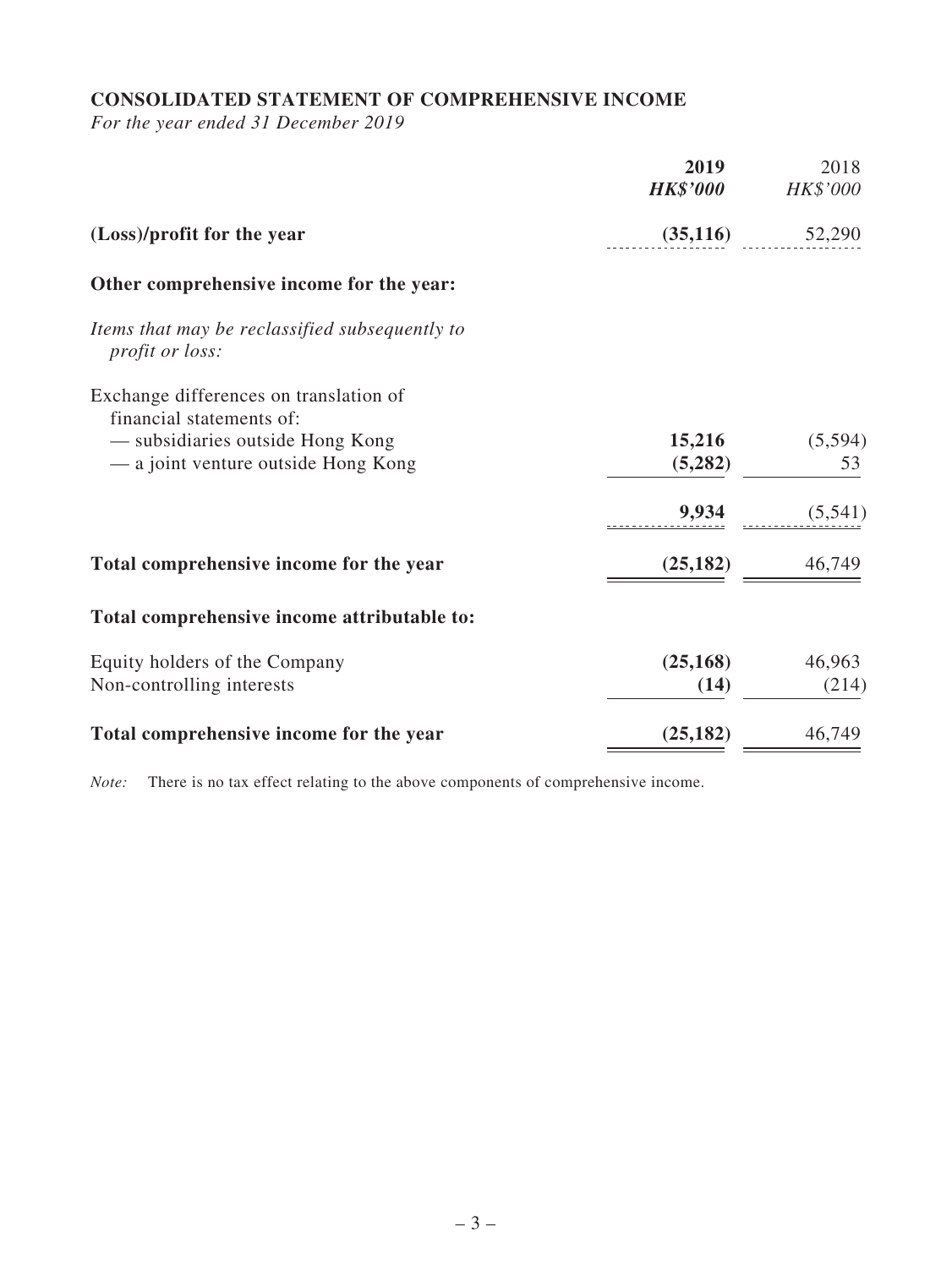# **CONSOLIDATED STATEMENT OF FINANCIAL POSITION**

*At 31 December 2019*

|                                             |             | 2019            | 2018      |
|---------------------------------------------|-------------|-----------------|-----------|
|                                             | <b>Note</b> | <b>HK\$'000</b> | HK\$'000  |
| <b>Non-current assets</b>                   |             |                 |           |
| Investment property                         |             | 41,000          | 50,000    |
| Other property, plant and equipment         |             | 363,529         | 368,119   |
| Leasehold land                              |             |                 | 613,525   |
| Right-of-use assets                         |             | 1,481,273       |           |
|                                             |             | 1,885,802       | 1,031,644 |
| Interest in a joint venture                 |             | 133,243         | 145,933   |
| Other receivables, deposits and prepayments |             | 46,704          | 40,058    |
| Intangible assets                           |             | 525,397         | 523,079   |
| Goodwill                                    |             | 661,582         | 656,609   |
| Pledged bank deposits                       |             | 137,000         | 137,000   |
| Deferred tax assets                         |             | 4,824           |           |
|                                             |             | 3,394,552       | 2,534,323 |
| <b>Current assets</b>                       |             |                 |           |
| Inventories                                 |             | 3,966           | 2,592     |
| Film rights                                 |             | 38,622          | 34,868    |
| Trade receivables                           | 9           | 65,399          | 41,473    |
| Other receivables, deposits and prepayments |             | 151,356         | 122,835   |
| Deposits and cash                           |             | 1,068,260       | 1,290,095 |
|                                             |             | 1,327,603       | 1,491,863 |
| <b>Current liabilities</b>                  |             |                 |           |
| <b>Bank loans</b>                           |             | 251,158         | 274,850   |
| Trade payables                              | 10          | 106,120         | 121,813   |
| Other payables and accrued charges          |             | 225,627         | 163,144   |
| Deferred revenue                            |             | 66,552          | 56,591    |
| Lease liabilities                           |             | 112,226         |           |
| Taxation payable                            |             | 31,204          | 30,792    |
|                                             |             | 792,887         | 647,190   |
| Net current assets                          |             | 534,716         | 844,673   |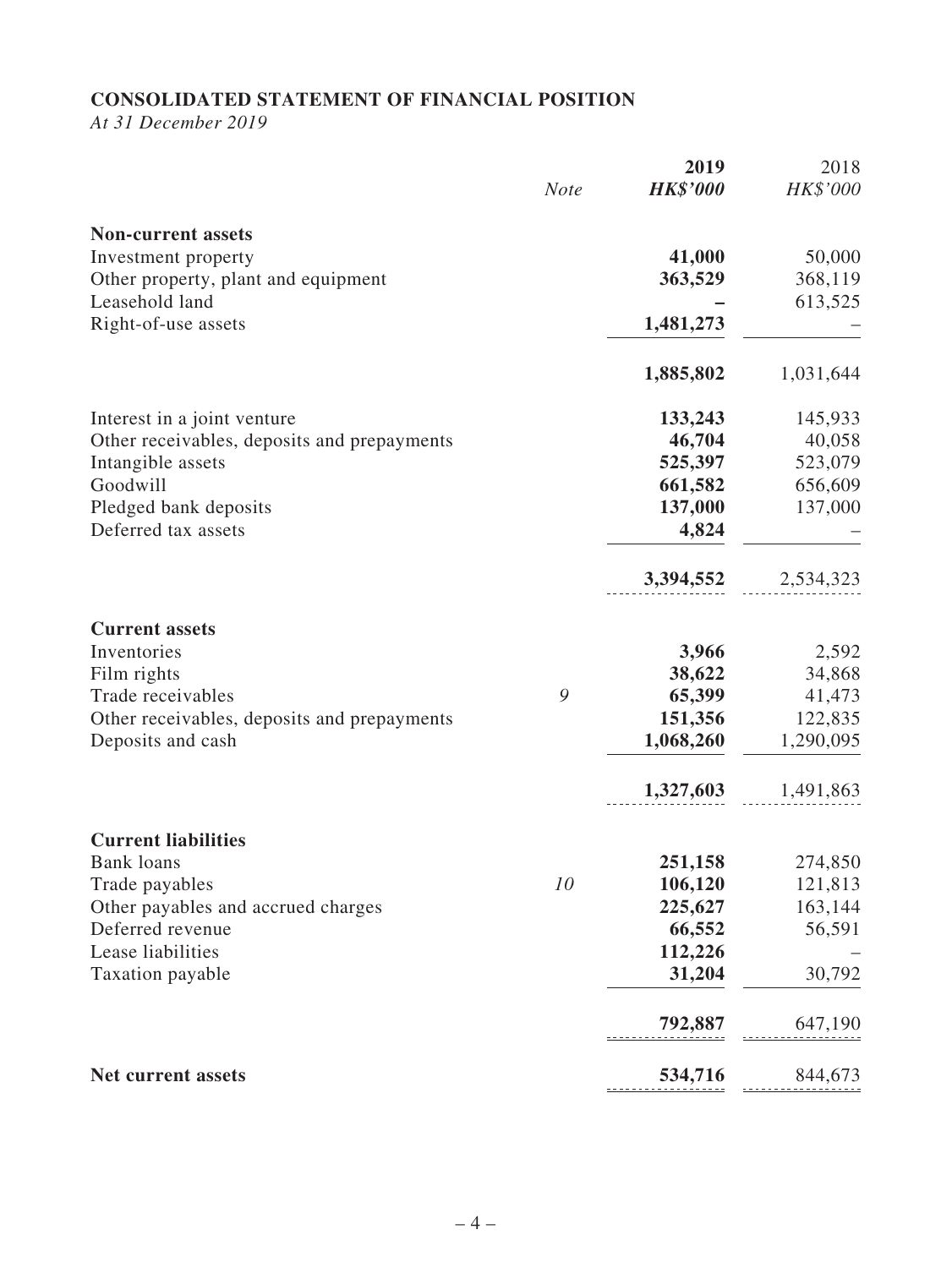|                                                 | 2019<br><b>HK\$'000</b> | 2018<br>HK\$'000     |
|-------------------------------------------------|-------------------------|----------------------|
| <b>Total assets less current liabilities</b>    | 3,929,268               | 3,378,996            |
| <b>Non-current liabilities</b>                  |                         |                      |
| <b>Bank loans</b><br>Lease liabilities          | 805,907<br>790,497      | 1,024,498            |
| Deferred tax liabilities                        | 176,931                 | 173,383              |
|                                                 | 1,773,335               | 1,197,881            |
| <b>NET ASSETS</b>                               | 2,155,933               | 2,181,115            |
| <b>CAPITAL AND RESERVES</b>                     |                         |                      |
| Share capital<br>Reserves                       | 279,967<br>1,876,525    | 279,967<br>1,901,693 |
| Total equity attributable to equity holders of  |                         |                      |
| the Company<br><b>Non-controlling interests</b> | 2,156,492<br>(559)      | 2,181,660<br>(545)   |
| <b>TOTAL EQUITY</b>                             | 2,155,933               | 2,181,115            |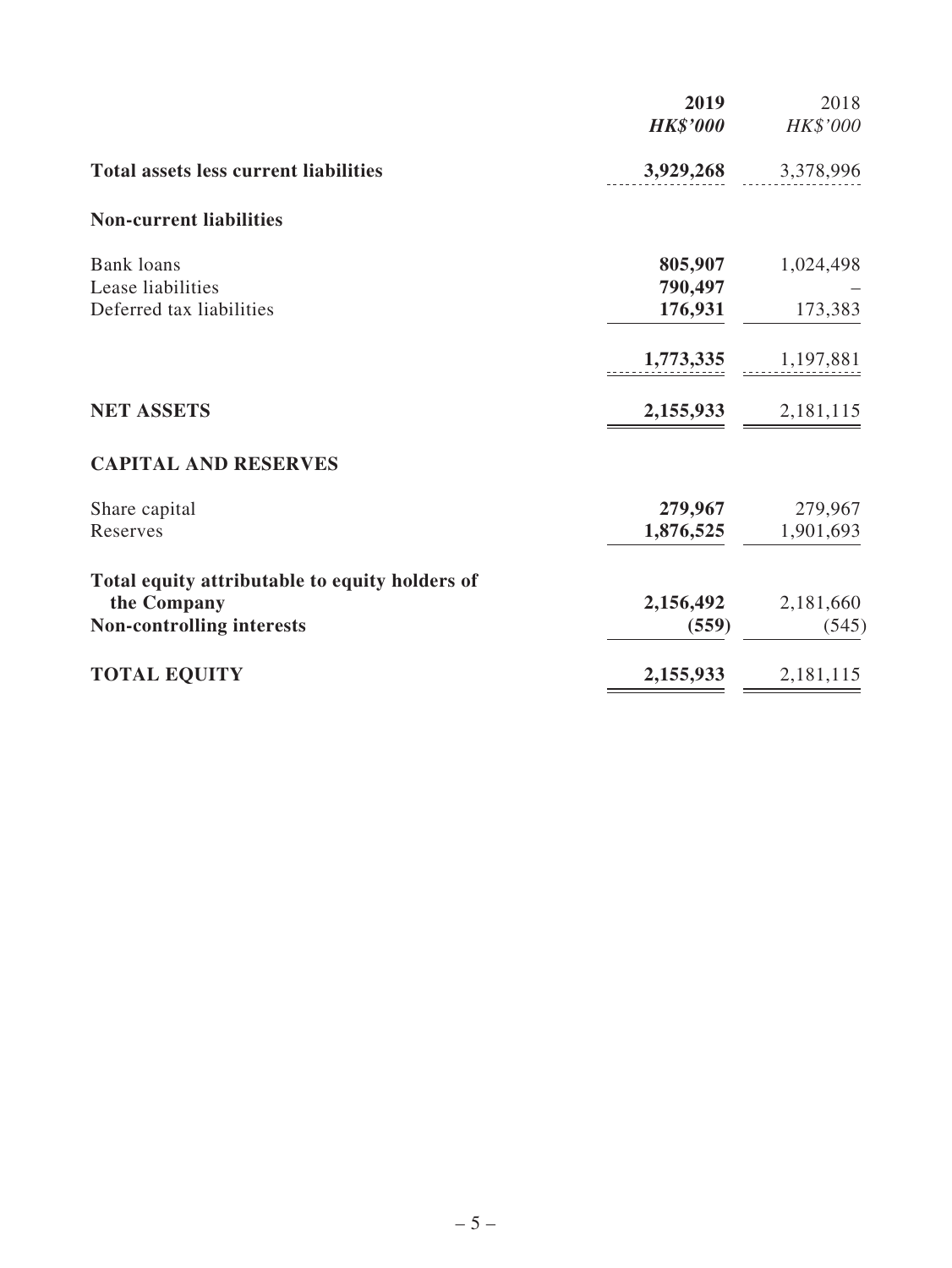## **NOTES TO THE FINANCIAL STATEMENTS**

### **1 STATEMENT OF COMPLIANCE**

The financial results set out in the announcement do not constitute the Group's consolidated financial statements for the year ended 31 December 2019 but are extracted from those financial statements.

The financial statements have been prepared in accordance with all applicable Hong Kong Financial Reporting Standards ("HKFRSs"), which collective term includes all applicable individual HKFRSs, Hong Kong Accounting Standards ("HKASs") and Interpretations issued by the Hong Kong Institute of Certified Public Accountants ("HKICPA"), accounting principles generally accepted in Hong Kong and the disclosure requirements of the Hong Kong Companies Ordinance. The financial statements also comply with the applicable disclosure provisions of the Rules Governing the Listing of Securities on The Stock Exchange of Hong Kong Limited (the "Listing Rules"). Significant accounting policies adopted by the Group are disclosed below.

The HKICPA has issued certain new and revised HKFRSs that are first effective or available for early adoption for the current accounting period of the Group. Note 3 provides information on any changes in accounting policies resulting from initial application of these developments to the extent that they are relevant to the Group for the current and prior accounting periods reflected in the financial statements.

#### **2 BASIS OF PREPARATION**

The consolidated financial statements for the year ended 31 December 2019 comprise the Group and the Group's interest in a joint venture.

The preparation of financial statements in conformity with HKFRSs requires management to make judgements, estimates and assumptions that affect the application of policies and reported amounts of assets, liabilities, income and expenses. The estimates and associated assumptions are based on historical experience and various other factors that are believed to be reasonable under the circumstances, the results of which form the basis of making the judgements about carrying values of assets and liabilities that are not readily apparent from other sources. Actual results may differ from these estimates.

The estimates and underlying assumptions are reviewed on an ongoing basis. Revisions to accounting estimates are recognised in the period in which the estimate is revised if the revision affects only that period, or in the period of the revision and future periods if the revision affects both current and future periods.

Judgements made by management in the application of HKFRSs that have significant effect on the financial statements and major sources of estimation uncertainty are discussed in the annual report.

### **3 CHANGES IN ACCOUNTING POLICIES**

The HKICPA has issued a new HKFRS, HKFRS 16, *Leases*, and a number of amendments to HKFRSs that are first effective for the current accounting year of the Group.

Except for HKFRS 16, *Leases*, none of the developments have had a material effect on how the Group's results and financial position for the current or prior periods have been prepared or presented in the annual report. The Group has not applied any new standard or interpretation that is not yet effective for the current accounting year.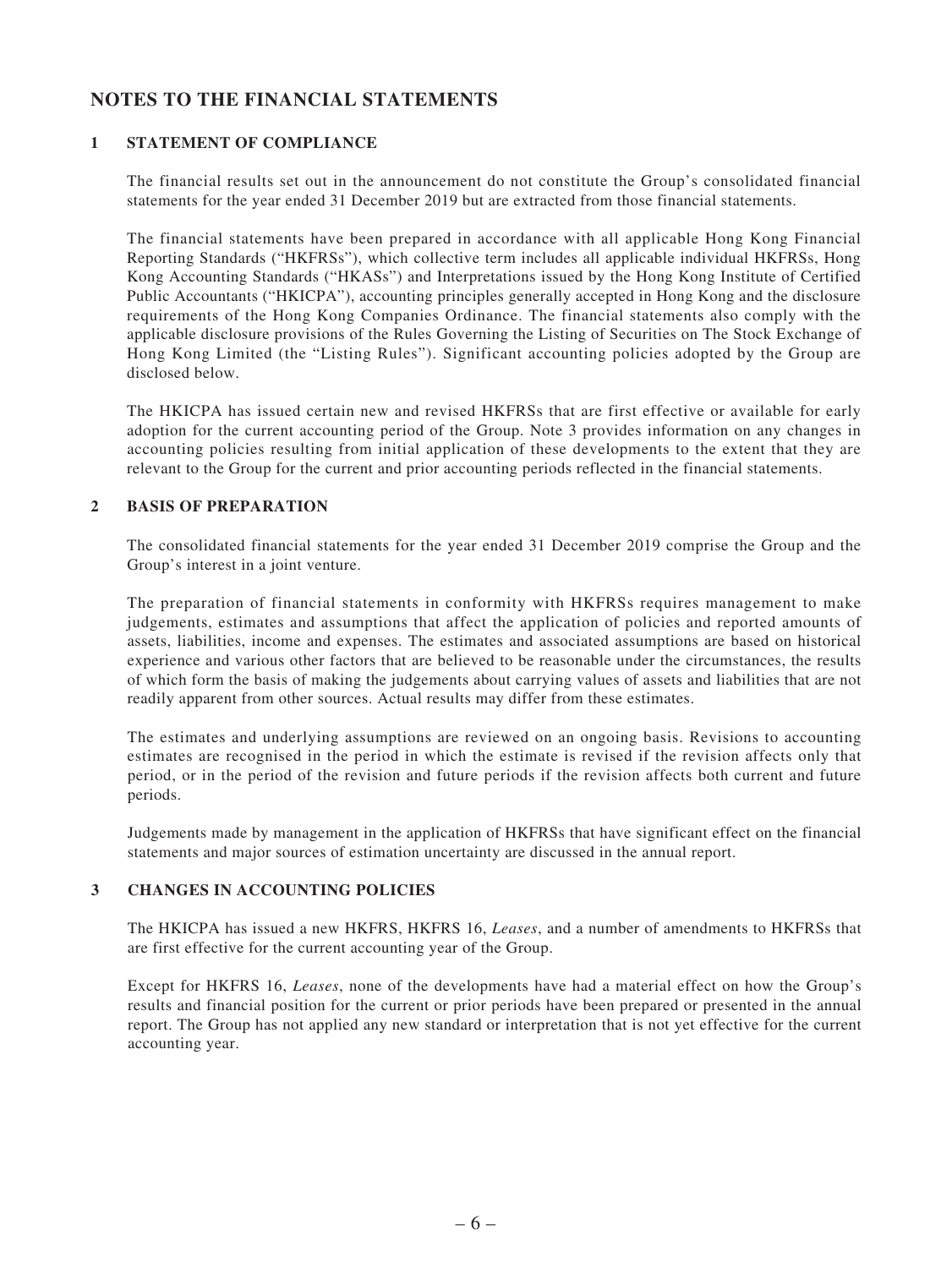#### **HKFRS 16,** *Leases*

HKFRS 16 replaces HKAS 17, *Leases*, and the related interpretations, HK(IFRIC) 4, *Determining whether an arrangement contains a lease*, HK(SIC) 15, *Operating leases — incentives*, and HK(SIC) 27, *Evaluating the substance of transactions involving the legal form of a lease*. It introduces a single accounting model for lessees, which requires a lessee to recognise a right-of-use asset and a lease liability for all leases, except for leases that have a lease term of 12 months or less ("short-term leases") and leases of low value assets. The lessor accounting requirements are brought forward from HKAS 17 substantially unchanged.

The Group has initially applied HKFRS 16 as from 1 January 2019. The Group has elected to use the modified retrospective approach and has therefore recognised the cumulative effect of initial application as an adjustment to the opening balance at 1 January 2019. Comparative information has not been restated and continues to be reported under HKAS 17.

Further details of the nature and effect of the changes to previous accounting policies and the transition options applied are set out in the annual report.

#### **4 REVENUE**

Revenue represents income from the sale of film, video and television rights, film and TV drama distribution, theatre operation, promotion and advertising services, agency and consultancy services income, film royalty, and the proceeds from the sale of audio visual products, income from membership fees and food and beverages sales income.

The Group's customer base is diversified and there is no customer with whom transactions have exceeded 10% of the Group's revenue.

#### **5 SEGMENT REPORTING**

The Group manages its businesses by geography. In a manner consistent with the way in which information is reported internally to the Group's most senior executive management for the purposes of resources allocation and performance assessment, the Group has presented the following reportable segments. No operating segments have been aggregated to form the reportable segments, which are as follows:

- Hong Kong
- Mainland China
- Singapore
- **Taiwan**

The results of the Group's revenue from external customers for entities located in Hong Kong, Mainland China, Singapore and Taiwan are set out in the table below.

Each of the above reportable segments primarily derives its revenue from film exhibition, film and video distribution, film and television programme production and the provision of advertising and consultancy services. For the purposes of assessing segment performance and allocating resources between segments, the Group's senior executive management monitors the revenue and results attributable to each reportable segment on the following bases:

#### **Segment revenue and results**

Revenue is allocated to the reportable segments based on the local entities' location of external customers. Expenses are allocated to the reportable segments with reference to sales generated by those segments and the expenses incurred by those geographical locations or which otherwise arise from the depreciation and amortisation of assets attributable to those segments.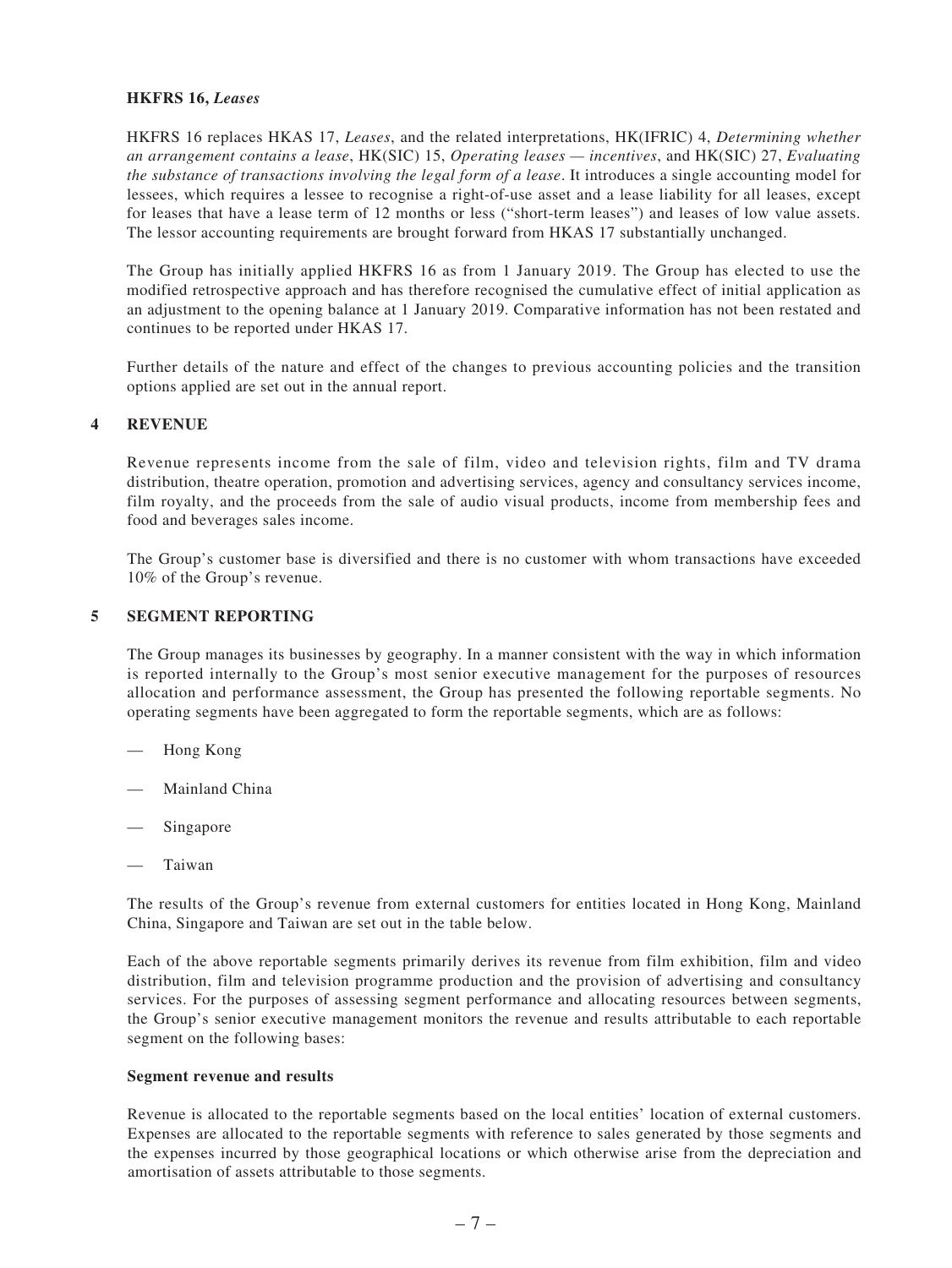The measure used for reporting segment profit is adjusted operating profit after taxation where net finance costs, exchange differences and extraordinary items are excluded, and the effect of HKFRS 16 is adjusted as if the rentals had been recognised under HKAS 17. To arrive at adjusted operating profit after taxation the Group's profit is further adjusted for items not specifically attributable to individual segments, such as directors' and auditors' remuneration and head office or corporate administration costs.

In addition to receiving segment information concerning operating profit after taxation, management is provided with segment information concerning revenue.

Management evaluates performance primarily based on the operating profit including the share of results of joint ventures of each segment. Intra-segment pricing is generally determined on an arm's length basis.

Segment information regarding the Group's revenue and results by geographical market is presented below:

|                                                   | <b>Hong Kong</b>        |                        |                         |                      | <b>Mainland China</b><br>Singapore |                  | Taiwan                  |                  | Consolidated            |                  |
|---------------------------------------------------|-------------------------|------------------------|-------------------------|----------------------|------------------------------------|------------------|-------------------------|------------------|-------------------------|------------------|
|                                                   | 2019<br><b>HK\$'000</b> | 2018<br>HK\$'000       | 2019<br><b>HK\$'000</b> | 2018<br>HK\$'000     | 2019<br><b>HK\$'000</b>            | 2018<br>HK\$'000 | 2019<br><b>HK\$'000</b> | 2018<br>HK\$'000 | 2019<br><b>HK\$'000</b> | 2018<br>HK\$'000 |
| Segment revenue:                                  |                         |                        |                         |                      |                                    |                  |                         |                  |                         |                  |
| Revenue                                           |                         |                        |                         |                      |                                    |                  |                         |                  |                         |                  |
| $-$ Exhibition                                    | 230,926                 | 218,910                |                         | $\overline{a}$       | 810,263                            | 822,139          | 456,451                 | 479,393          | 1,497,640               | 1,520,442        |
| - Distribution and production                     | 13,961                  | 13,820                 |                         | 165                  | 44,489                             | 37,226           | 10,602                  | 2,368            | 69,052                  | 53,579           |
| - Club house<br>$-$ Corporate                     | $\overline{a}$<br>1,024 | $\frac{1}{2}$<br>1,513 | 4,045                   | $\overline{a}$<br>L. |                                    |                  |                         | ÷<br>۰           | 4,045<br>1,024          | 1,513            |
|                                                   |                         |                        |                         |                      |                                    |                  |                         |                  |                         |                  |
| Reportable segment revenue                        | 245,911                 | 234,243                | 4,045                   | 165                  | 854,752                            | 859,365          | 467,053                 | 481,761          | 1,571,761               | 1,575,534        |
| Reportable segment profit/(loss)                  | 1,686                   | 8,872                  | (62, 726)               | (31, 159)            | 139,748                            | 149,890          | 35,743                  | 36,487           | 114,451                 | 164,090          |
| <b>Reconciliation - Revenue</b>                   |                         |                        |                         |                      |                                    |                  |                         |                  |                         |                  |
| Reportable segment revenue                        |                         |                        |                         |                      |                                    |                  |                         |                  | 1,571,761               | 1,575,534        |
| Share of revenue from a joint venture             |                         |                        |                         |                      |                                    |                  |                         |                  |                         |                  |
| in Taiwan                                         |                         |                        |                         |                      |                                    |                  |                         |                  | (467, 053)              | (481,761)        |
| Elimination of intra-segmental                    |                         |                        |                         |                      |                                    |                  |                         |                  |                         |                  |
| revenue                                           |                         |                        |                         |                      |                                    |                  |                         |                  | (28, 320)               | (25, 559)        |
| Others                                            |                         |                        |                         |                      |                                    |                  |                         |                  | (15, 546)               | (17, 242)        |
| Consolidated revenue                              |                         |                        |                         |                      |                                    |                  |                         |                  | 1,060,842               | 1,050,972        |
| Reconciliation - (Loss)/profit<br>before taxation |                         |                        |                         |                      |                                    |                  |                         |                  |                         |                  |
| Reportable profit                                 |                         |                        |                         |                      |                                    |                  |                         |                  | 114,451                 | 164,090          |
| Unallocated operating expenses, net               |                         |                        |                         |                      |                                    |                  |                         |                  | (149, 543)              | (111, 561)       |
| Non-controlling interests                         |                         |                        |                         |                      |                                    |                  |                         |                  | (24)                    | (239)            |
| Income tax expense                                |                         |                        |                         |                      |                                    |                  |                         |                  | 31,054                  | 31,371           |
| Consolidated (loss)/                              |                         |                        |                         |                      |                                    |                  |                         |                  |                         |                  |
| profit before taxation                            |                         |                        |                         |                      |                                    |                  |                         |                  | (4,062)                 | 83,661           |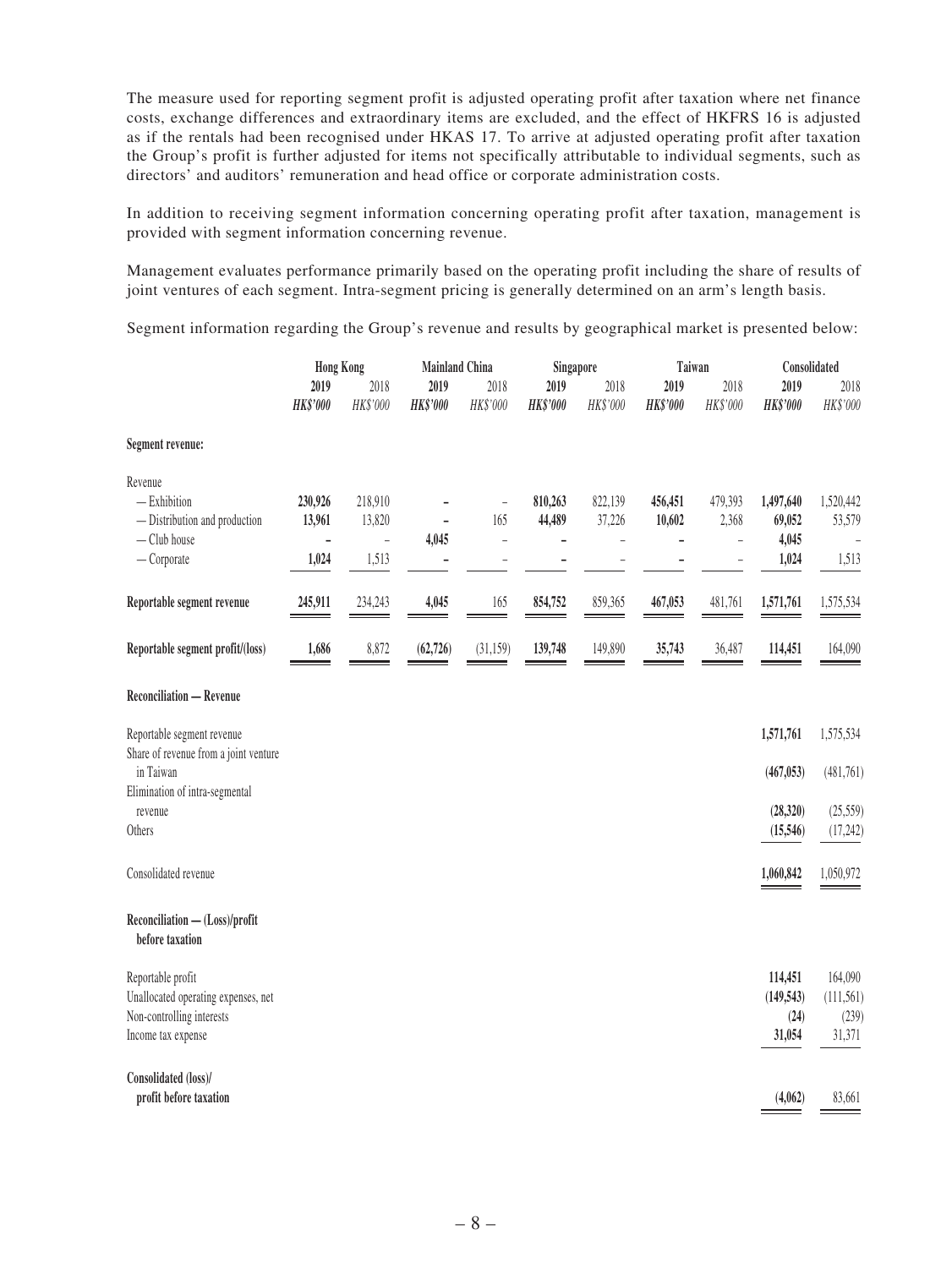### **6 (LOSS)/PROFIT BEFORE TAXATION**

(Loss)/profit before taxation is arrived at after charging/(crediting):

#### **(a) Finance costs**

| Interest on bank loans<br>Interest on lease liabilities   | <b>HK\$'000</b><br>42,726<br>34,760 | HK\$'000<br>46,258 |
|-----------------------------------------------------------|-------------------------------------|--------------------|
|                                                           |                                     |                    |
|                                                           |                                     |                    |
|                                                           |                                     |                    |
| Finance charges on obligations under finance leases       |                                     | 9                  |
| Other ancillary borrowing costs                           | 5,664                               | 5,635              |
|                                                           | 83,150                              | 51,902             |
| Staff costs (excluding directors' emoluments)<br>(b)      |                                     |                    |
|                                                           | 2019                                | 2018               |
|                                                           | <b>HK\$'000</b>                     | HK\$'000           |
| Salaries, wages and other benefits (note $(i)$ )          | 137,961                             | 125,281            |
| Contributions to defined contribution retirement plans    | 12,007                              | 12,283             |
|                                                           | 149,968                             | 137,564            |
| Other items<br>(c)                                        |                                     |                    |
|                                                           | 2019                                | 2018               |
|                                                           | <b>HK\$'000</b>                     | HK\$'000           |
| Cost of inventories                                       | 44,989                              | 38,355             |
| Cost of services provided<br>Depreciation charge          | 341,341                             | 353,413            |
| - owned property, plant and equipment                     | 62,789                              | 75,192             |
| - right-of-use assets                                     | 144,788                             |                    |
| Amortisation of intangible assets                         | 1,482                               | 1,482              |
| Amortisation of film rights (note (ii))                   | 5,886                               | 5,813              |
| Impairment of film rights                                 | 805                                 | 2,069              |
| Auditors' remuneration                                    | 3,163                               | 2,950              |
| Loss/(gain) on disposals of property, plant and equipment | 1,023                               | (180)              |
| Exchange loss, net                                        | 14,204                              | 13,735             |
| Interest income from bank deposits                        | (22, 054)                           | (28, 321)          |

*Notes:* (i) The amount includes provision for long service payments.

 (ii) The amortisation of film rights for the year is included in "Cost of sales" in the consolidated income statement.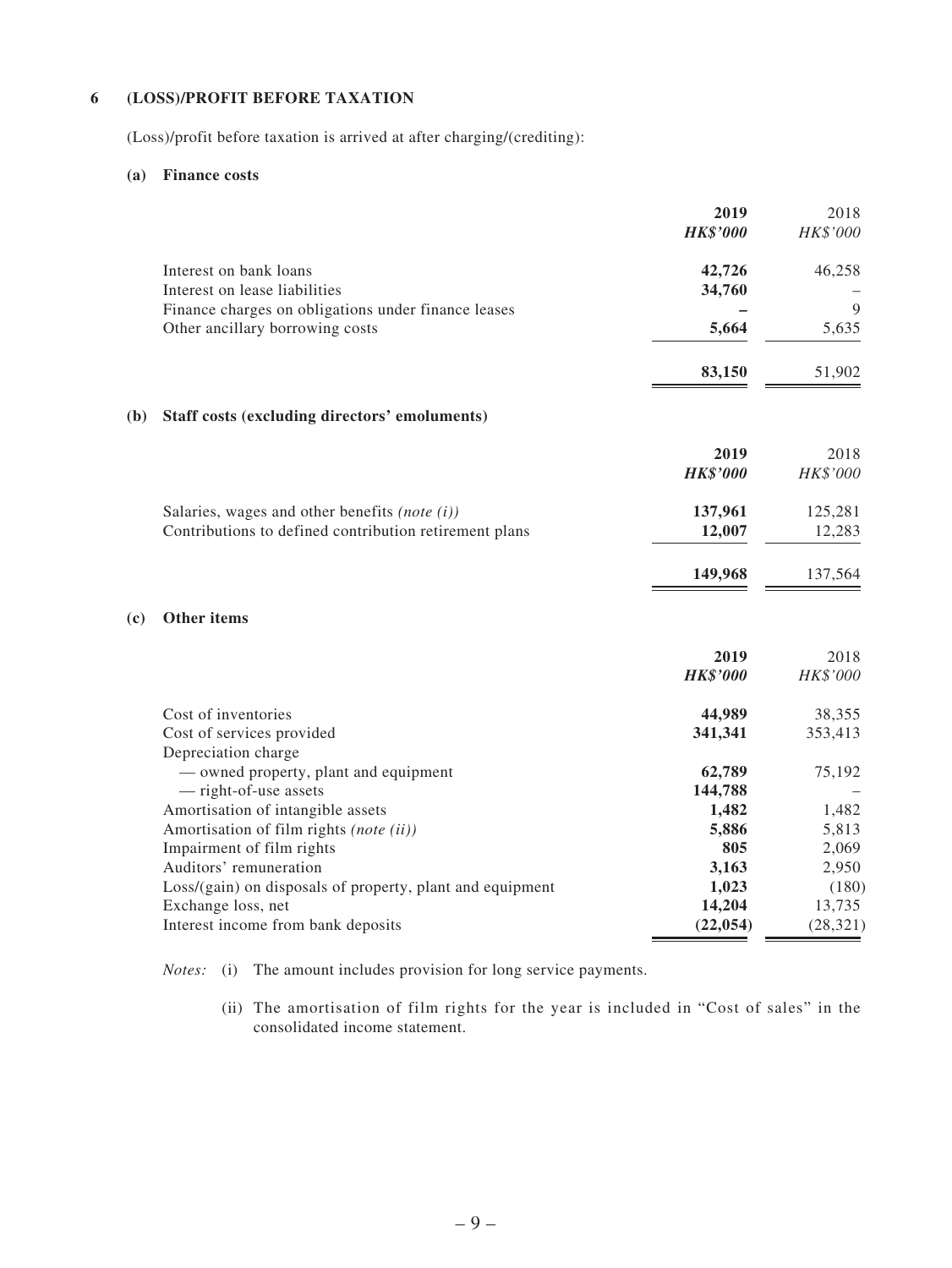### **7 INCOME TAX IN THE CONSOLIDATED INCOME STATEMENT**

Taxation in the consolidated income statement represents:

|                                          | 2019<br><b>HK\$'000</b> | 2018<br>HK\$'000 |
|------------------------------------------|-------------------------|------------------|
| Current income tax                       |                         |                  |
| Provision for Hong Kong tax              | 720                     | 420              |
| Provision for overseas tax               | 33,740                  | 34,128           |
| Over-provision in respect of prior years | (602)                   | (2,559)          |
|                                          | 33,858                  | 31,989           |
| Deferred tax                             |                         |                  |
| Reversal of temporary differences        | (2,804)                 | (618)            |
|                                          | 31,054                  | 31,371           |

#### *Notes:*

- (i) The provision for Hong Kong Profits Tax for 2019 is calculated at  $16.5\%$  (2018:  $16.5\%$ ) of the estimated assessable profits for the year.
- (ii) The provision for the Mainland China Corporate Income Tax of the subsidiaries established in the Mainland China is calculated at 25% (2018: 25%) of the estimated taxable profits for the year.
- (iii) The provision for Singapore Corporate Income Tax of the subsidiaries established in Singapore is calculated at 17% (2018: 17%) of the estimated taxable profits for the year.
- (iv) During the year ended 31 December 2019, the Group paid HK\$3,424,000 (2018: HK\$3,936,000) for income taxes on distributed earnings from its joint venture in Taiwan.

 During the year ended 31 December 2019, the Group provided HK\$4,002,000 (2018: HK\$4,570,000) for income taxes on accumulated earnings generated by its joint venture in Taiwan which will be distributed to the Group in the foreseeable future.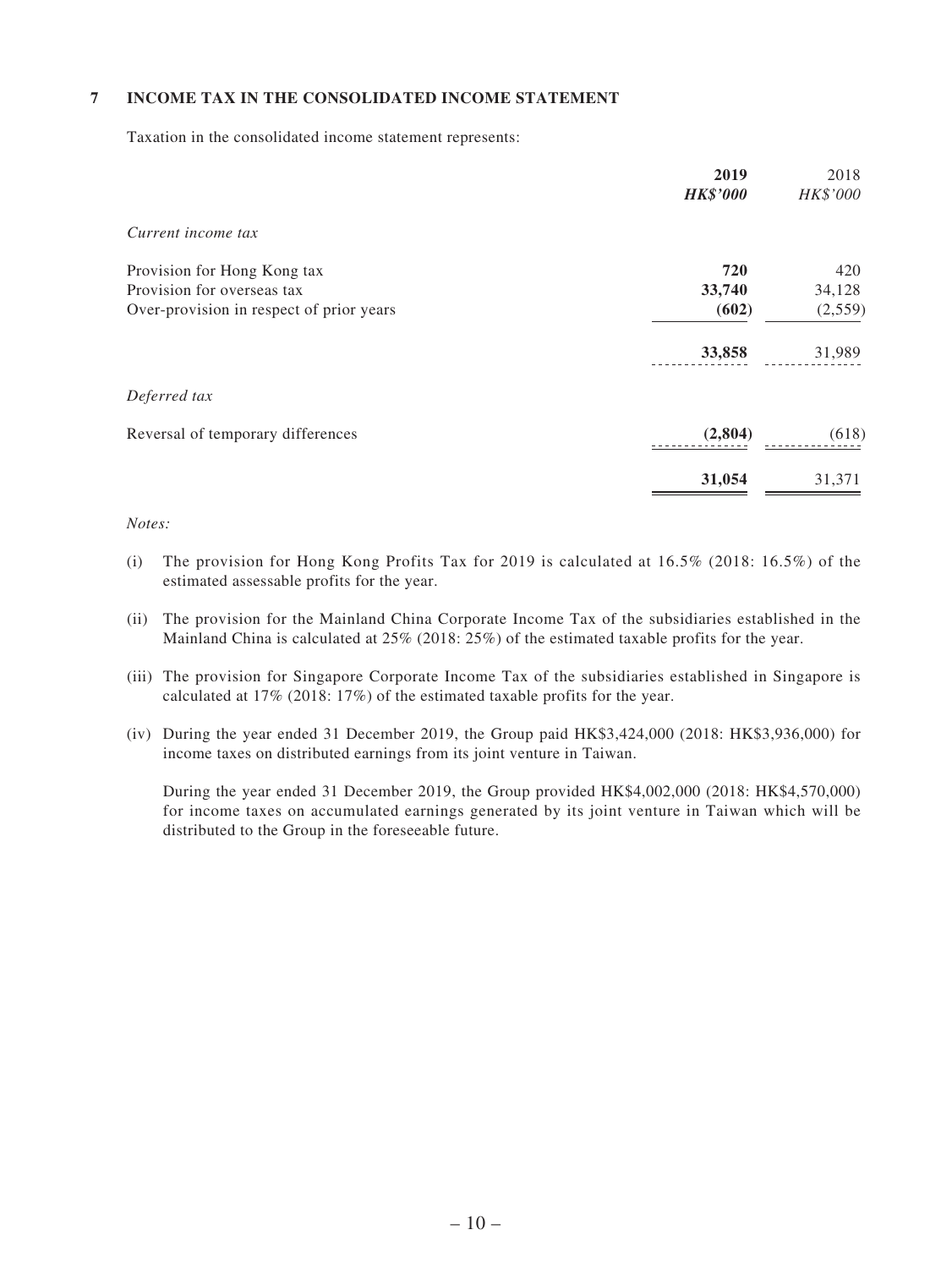#### **8 (LOSS)/EARNINGS PER SHARE**

#### **(a) Basic (loss)/earnings per share**

The calculation of basic loss per share is based on the loss attributable to equity holders of the Company of HK\$35,092,000 (2018: profit of HK\$52,529,000) and the weighted average number of ordinary shares of 2,799,669,050 (2018: 2,799,669,050), in issue during the year, calculated as follows:

|                                                                                           | 2019<br>Number of<br>shares | 2018<br>Number of<br>shares |
|-------------------------------------------------------------------------------------------|-----------------------------|-----------------------------|
| Issued ordinary share and weighted average number<br>of ordinary shares as at 31 December | 2,799,669,050               | 2,799,669,050               |

#### **(b) Diluted (loss)/earnings per share**

The Company does not have any dilutive potential ordinary shares as at 31 December 2018 and 2019. Diluted loss/earnings per share for the year ended 31 December 2018 and 2019 is the same as the basic loss/earnings per share.

### **9 TRADE RECEIVABLES**

The Group usually grants credit periods ranging from one to three months. Each customer has a credit limit and overdue balances are regularly reviewed by management.

As of the end of the reporting period, the ageing analysis of trade receivables, based on the invoice date and net of allowance for doubtful debts, is as follows:

| <b>HK\$'000</b> | 2018<br>HK\$'000 |
|-----------------|------------------|
| 41,041          | 25,328           |
| 11,654          | 10,067           |
| 9,104           | 3,779            |
| 3,600           | 2,299            |
| 65,399          | 41,473           |
|                 | 2019             |

### **10 TRADE PAYABLES**

The ageing analysis of trade payables, based on the invoice date, as of the end of the reporting period is as follows:

|                       | 2019            | 2018     |
|-----------------------|-----------------|----------|
|                       | <b>HK\$'000</b> | HK\$'000 |
| Current to 3 months   | 89,838          | 106,358  |
| Within 4 to 6 months  | 2,565           | 3,424    |
| Within 7 to 12 months | 2,841           | 350      |
| Over 1 year           | 10,876          | 11,681   |
|                       | 106,120         | 121,813  |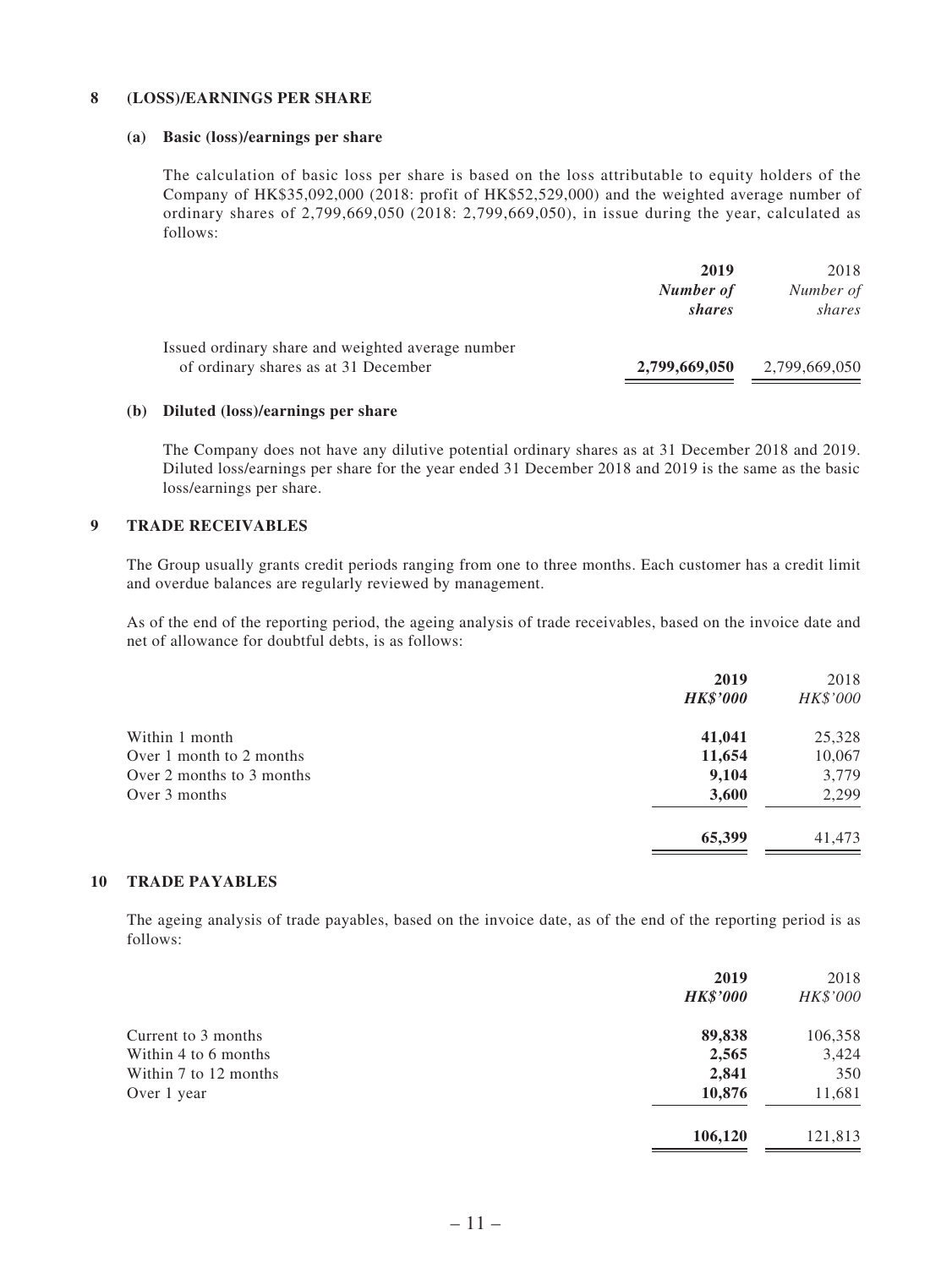#### **11 EVENT AFTER THE REPORTING PERIOD**

The outbreak of the Coronavirus Disease (the "COVID-19 outbreak") in early 2020 has impacted the Group's operations. Local residents have reduced social activities including attending cinema screenings since the start of the COVID-19 outbreak.

On 24 March 2020, Singapore's Ministry of Health announced the implementation of safe distancing measures including the closure of all cinemas from 27 March 2020 until 30 April 2020. The Group will continue to pay close attention to the development of the COVID-19 outbreak, evaluate and proactively respond to its impact on the Group's financial position and operating results.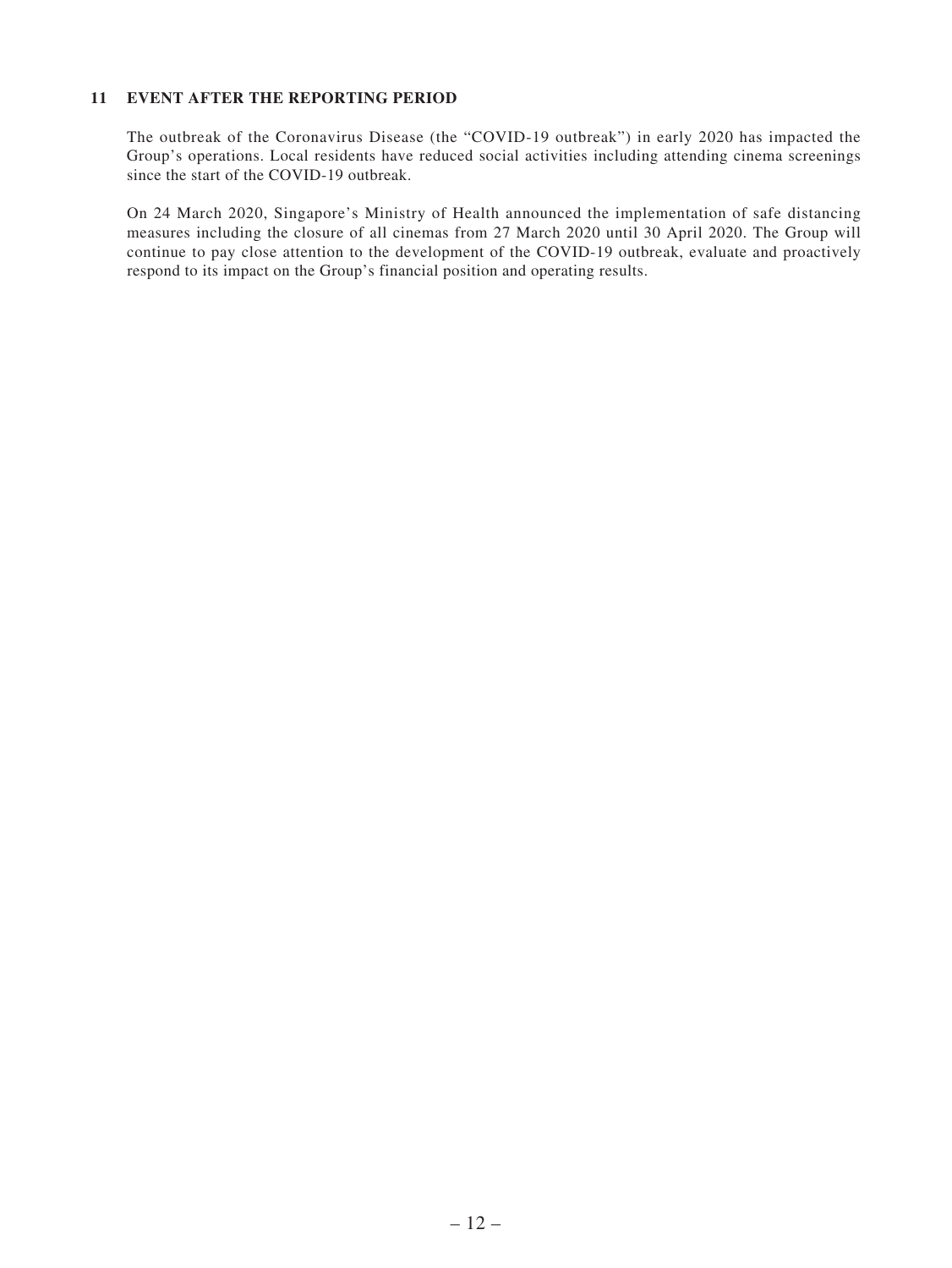## **MANAGEMENT DISCUSSION AND ANALYSIS**

### **Business Review**

Founded half a century ago, the Group has become Asia's premier entertainment company primarily engaged in film exhibition, film and TV programme production and distribution businesses. Since its inception, the group has produced and financed over 600 movies, and played an important role in distribution of Chinese language movies. To date, the Group owns a movie library of more than 140 films for distribution.

In addition, the Group has recently expanded into the arenas of live show performances, club house business, and entertainment centre business, in order to capitalise our branding equity and goodwill, leverage our resources, creativity and our management expertise in the entertainment industry, and commercialise our intelligent property rights.

## *Film Exhibition*

During the year ended 31 December 2019, we opened a cinema with 5 screens and closed a cinema with 5 screens in Hong Kong, opened a cinema with 7 screens in Singapore, and opened 2 cinemas with 17 screens in Taiwan. At 31 December 2019, we operated 37 cinemas with 300 screens in total across Hong Kong, Taiwan and Singapore. Our cinemas served approximately 25.5 million guests as compared to 26.6 million guests in last year. The major Hollywood blockbusters released in this year were *Alita: Battle Angel (*銃夢:戰鬥天使*)*, *Captain Marvel (Marvel*隊長*)*, *Avengers: Endgame (*復仇者聯盟4:終局之戰*)*, *Aladdin (*阿拉 丁*)*, *Spider-Man: Far From Home (*蜘蛛俠:決戰千里*)*, *POKÉMON Detective Pikachu (POKÉMON* 神探 *Pikachu)*, *Toy Story 4 (*反斗奇兵*4)*, *Fast & Furious: Hobbs & Shaw (*狂野 時速:雙雄聯盟*)*, *Joker (*小丑*)*, *Frozen II (*魔雪奇緣*2)* and *Star Wars: The Rise of Skywalker (*星球大戰:天行者崛起*)*. The major Chinese language blockbusters for the year were *Integrity (*廉政風雲 煙幕*)*, *The New King Of Comedy (*新喜劇之王*)*, *P Storm (P*風暴*)*, *The White Storm 2 Drug Lords (*掃毒2天地對決*)* and *Ip Man 4: The Finale (*葉問4:完結篇*)* from Hong Kong; *Killer Not Stupid (*殺手不笨*)* from Singapore; *Mayday LiFE (*五月天人生無限公 司*)* and *Detention (*返校*)* from Taiwan.

### **Operating Statistics of the Group's Cinemas**

*(For the year ended 31 December 2019)*

|                                   | <b>Hong Kong</b> | <b>Singapore</b> | Taiwan |
|-----------------------------------|------------------|------------------|--------|
| Number of cinemas*                |                  | 14               | 16     |
| Number of screens*                | 24               | 112              | 164    |
| Admissions ( <i>million</i> )     | 2.2              | 8.3              | 15.1   |
| Net average ticket price $(HK\$ ) | 81               | 61               | 60     |

\* at 31 December 2019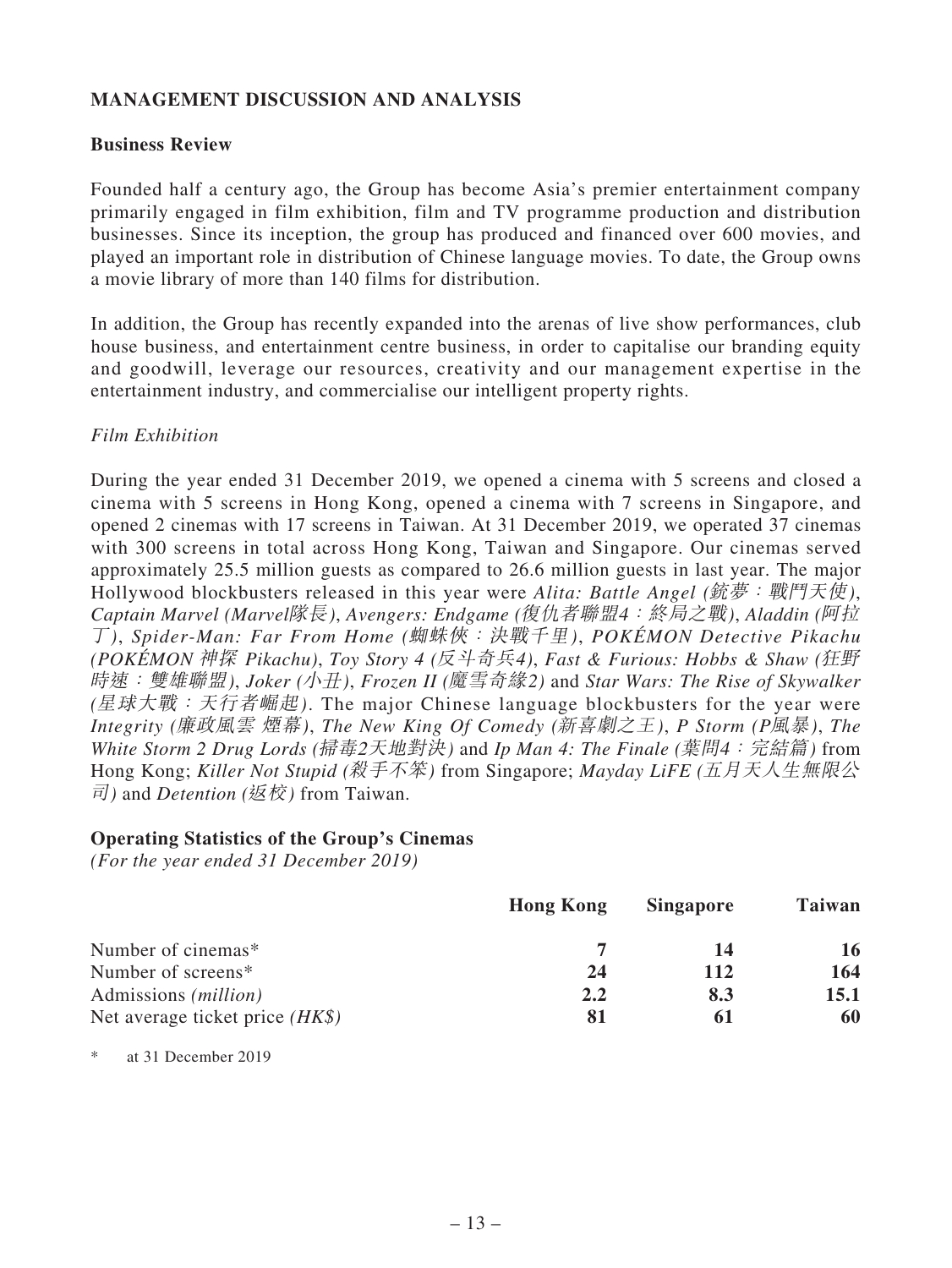The Group is dedicated to provide high quality and versatile video and audio experience for its audiences. All screens of the Group have been equipped with advanced digital equipment. There were 8 IMAX® screens in total for the Group in Taiwan as at 31 December 2019. The Group has also been enhancing the experience for our audiences by equipping 3D systems, 4DXTM, D-Box Motion Chairs, Advanced Panorama Dolby Atoms and DTSX sound systems in our cinemas in different regions.

## *Hong Kong*

*Operating Statistics of the Group's Cinemas in Hong Kong (For the year ended 31 December 2019)*

|                                    | 2019 | 2018 |
|------------------------------------|------|------|
| Number of cinemas*                 |      |      |
| Number of screens*                 | 24   | 24   |
| Admissions ( <i>million</i> )      | 2.2  | 2.0  |
| Net average ticket price $(HK\$ )  | 81   | 84   |
| Box office receipts (HK\$ million) | 174  | 167  |

\* at 31 December 2019

During the year under review, the Hong Kong market as a whole recorded box office receipts of HK\$1,931.9 million, a decrease of 1.8% from HK\$1,966.9 million in last year. The Group's cinemas in Hong Kong recorded box office receipts of HK\$174.0 million in this year (2018: HK\$166.9 million), representing an increase of 4.2%. The increase was primarily attributable to the 2 new cinemas opened during the second half of 2018. Net average ticket price of the Group slightly decreased to HK\$81 during the year in Hong Kong since the newly opened cinemas are having a lower ticket price in order to attract more audiences.

To enable our cinemas becoming entertainment hubs of greater scope, we showed 86 alternative contents in 2019. It was encouraging that we developed a competent team in organising the alternative contents and a strong base of alternative content fans. It was proven by our successful alternative content shows such as the Live Broadcast of "*LOVELIVE!*" and "*iDOLM@STER*", which respectively, reached a remarkable 64% and 56% fill rates and the two broadcasts recorded an average ticket price of HK\$330.

Apart from this, the Live Broadcast of "*2019 Wanna One Concert [Therefore] Live Viewing*" and "*BTS World Tour 'Love Yourself: Speak Yourself' [The Final]*" were extremely successful with a fill rate of 99.8% and 100%.

Screen Advertising was also a profit driver to our Hong Kong region as we have already contracted with 28 cinemas as at 31 December 2019, and we expect steady growth in revenue and profit in coming years.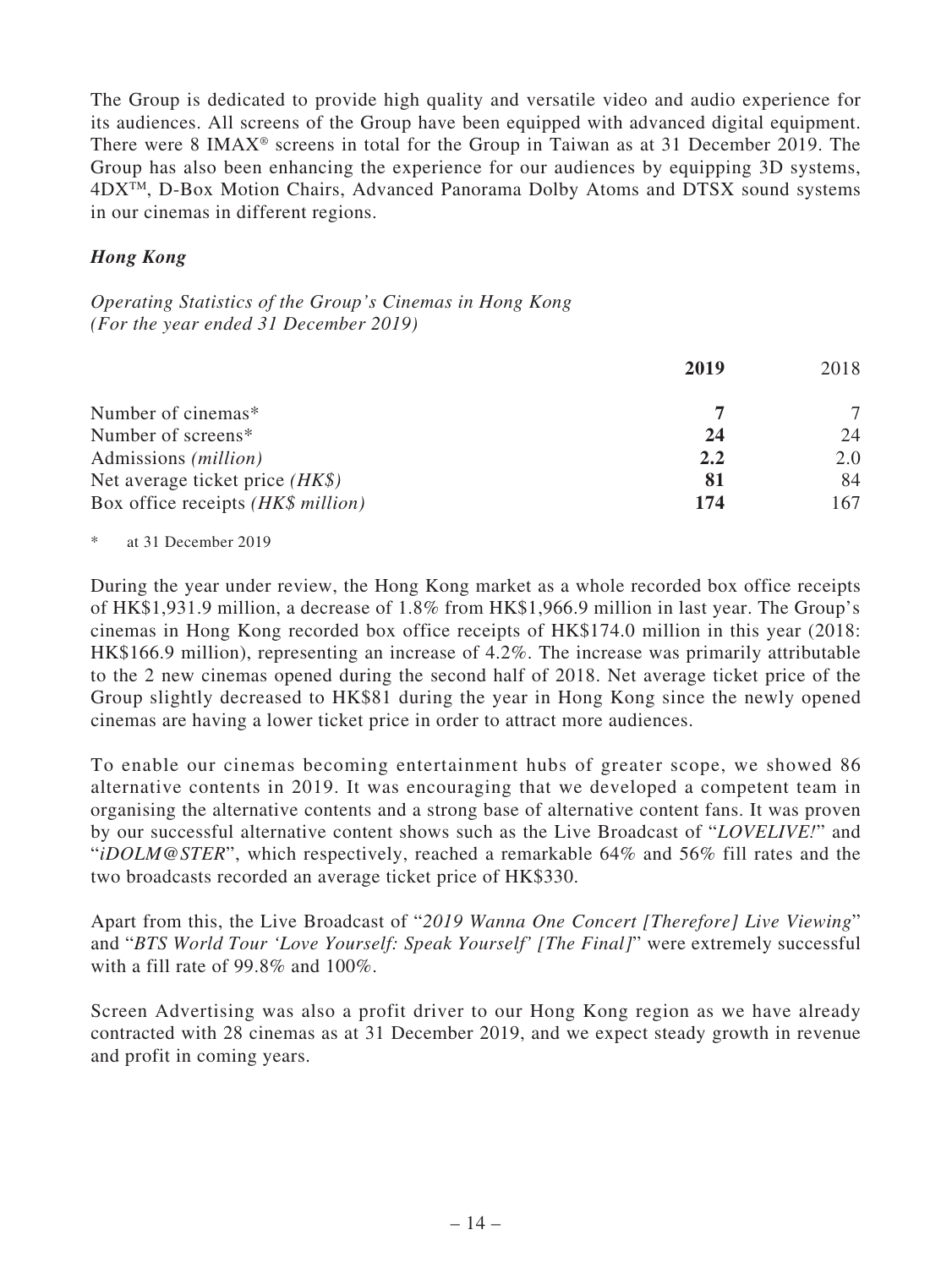### *Singapore*

*Operating Statistics of the Group's Cinemas in Singapore (For the year ended 31 December 2019)*

|                                        | 2019 | 2018 |
|----------------------------------------|------|------|
| Number of cinemas*                     | 14   | 13   |
| Number of screens*                     | 112  | 105  |
| Admissions ( <i>million</i> )          | 8.3  | 8.8  |
| Net average ticket price $(S\$ )       | 10.6 | 10.6 |
| Net box office receipts $(S\$ million) | 88   | 94   |

\* at 31 December 2019

During the year, the Singapore market net box office receipts dropped by 3.5% to S\$192.4 million (2018: S\$199.4 million). Golden Village cinemas reported net box office receipts of S\$87.6 million (2018: S\$93.8 million), representing a decrease in net box office receipts of 6.6% compared to last year. Nevertheless, the Group continued to be the market leader with a market share of 45.6% (47.1% in 2018). Golden Village cinemas' automated ticketing machines and auto-gates give patrons an easy, fast and efficient cinematic experience like none of the other competitors in Singapore.

Hollywood blockbusters are always popular in Singapore and bring a stable profit contribution to the Group. Hollywood blockbusters released during the year included *Alita: Battle Angel (*銃夢:戰鬥天使*)*, *Captain Marvel (Marvel*隊長*)*, *Avengers: Endgame (*復仇者聯盟4:終局 之戰*)*, *Aladdin (*阿拉丁*)*, *Spider-Man: Far From Home (*蜘蛛俠:決戰千里*)*, *POKÉMON Detective Pikachu (POKÉMON* 神探 *Pikachu)*, *Toy Story 4 (*反斗奇兵*4)*, *Fast & Furious: Hobbs & Shaw (*狂野時速:雙雄聯盟*)*, *Joker (*小丑*)*, *Frozen II (*魔雪奇緣*2)* and *Star Wars: The Rise of Skywalker (*星球大戰:天行者崛起*)*. The major Chinese language blockbuster from Singapore was *Killer Not Stupid (*殺手不笨*)*.

### *Taiwan*

*Operating Statistics of the Group's Cinemas in Taiwan (For the year ended 31 December 2019)*

|                                       | 2019       | 2018 |
|---------------------------------------|------------|------|
| Number of cinemas*                    | 16         | 14   |
| Number of screens*                    | 164        | 147  |
| Admissions ( <i>million</i> )         | 15.1       | 15.8 |
| Net average ticket price (NTD)        | 240        | 236  |
| Net box office receipts (NTD billion) | <b>3.6</b> | 3.7  |

\* at 31 December 2019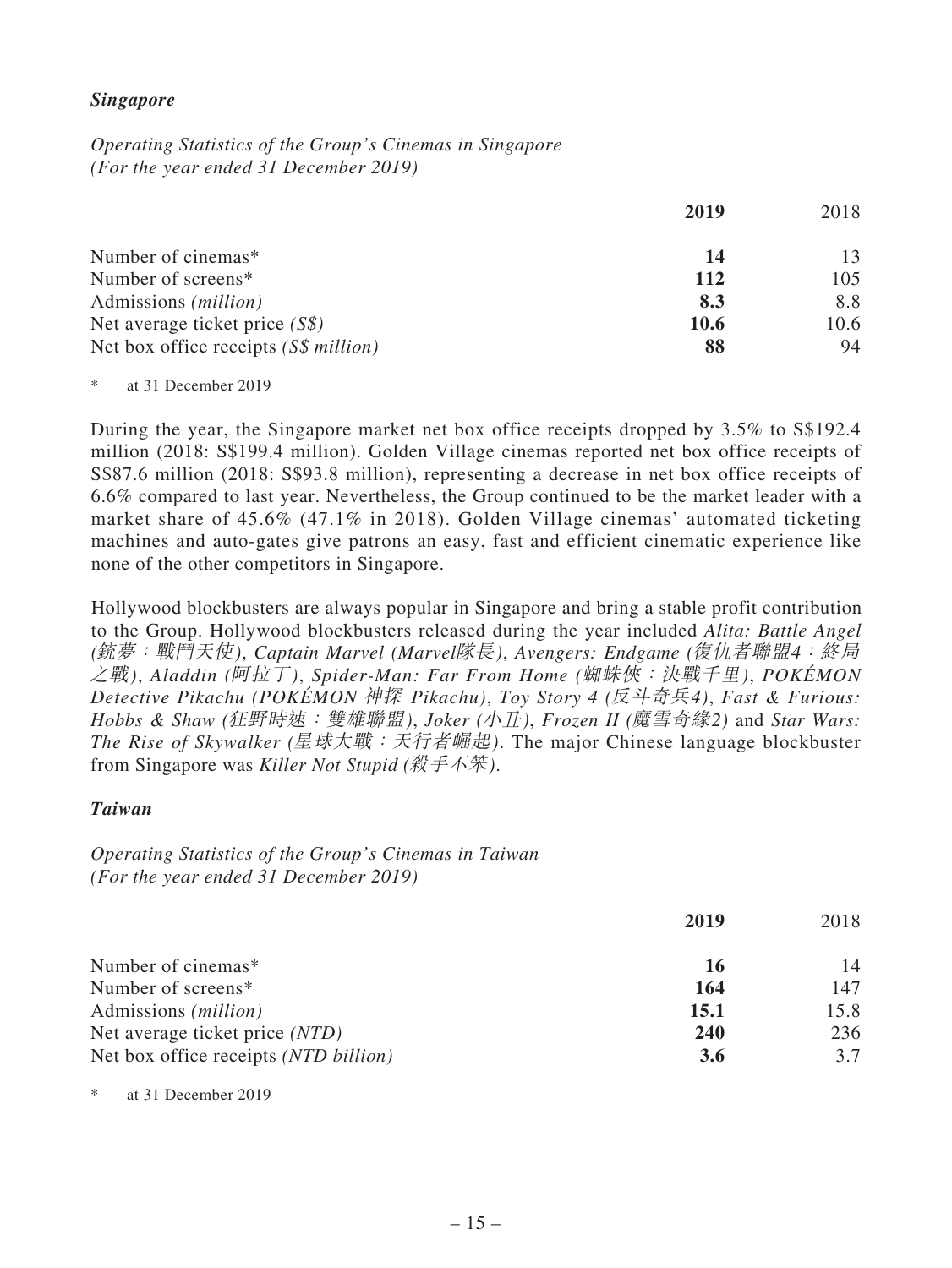During the year, Taiwan's market gross box office receipts amounted to NTD10.2 billion, registering a decrease of 5.5% from NTD10.8 billion in last year. The Group's 35.71% owned Vie Show cinema circuit ("Vie Show") recorded total net box office receipts of NTD3,616.6 million (2018: NTD3,732.3 million), representing a decrease of 3.1% from last year as a result of the weaker exhibition market. However, it still outperformed the overall Taiwan market. The share of reportable segment profit from Vie Show decreased from HK\$36.5 million to HK\$35.7 million compared to last year, representing a 2.0% decline. Vie Show continued to be the largest film exhibitor in Taiwan. Adhering to the Group's comprehensive entertainment hub strategy, Vie Show continues to strengthen its operation in its popular "UNICORN" handmade popcorn business in its 15 cinemas and introduced the famous Japanese French Toast restaurant (Ivorish) into Taichung Mitsui Outlet Park in December 2018 which is the first store of the brand outside Japan. In addition, Vie Show has successfully launched SNOWTOWN (雪樂地) in Taichung Mitsui Outlet Park in June 2019 attracting overwhelming crowds of customers to visit with tremendous positive reviews from the market.

## **Film & TV Programme Distribution and Production**

On an aggregated basis the Group's film distribution and production business recorded revenue of HK\$69.1 million (2018: HK\$53.6 million), representing an increase of 28.9% compared to last year. The distribution revenue was mainly generated by distributing releases such as *Chasing The Dragon II: Wild Wild Bunch (*追龍II:賊王*)*, *The White Storm 2 Drug Lords (*掃毒2天地對決*)*, *Little Q (*小*Q)* and *Guilt by Design (*催眠.裁決*)*. The famous releases outside Hong Kong were *John Wick 3 (*殺神 *John Wick 3)*, *Han Dan (*寒單*)* and *Ip Man 4: The Finale (*葉問4:完結篇*)* in Taiwan and *John Wick 3 (*殺神 *John Wick 3)*, *Fall In Love At First Kiss (*一吻定情*)*, *Angel Has Fallen (*白宮淪陷3:天使淪陷*)* and *Weathering With You* ( $\bar{\mathcal{F}}$ ) in Singapore. For the production sector, the Group will continue to invest independently and cooperatively with local and overseas studios to produce movies and TV programmes of high quality and carry out intellectual property redevelopment in the foreseeable future. The Group's film library with perpetual distribution rights kept on bringing steady licensing income to the Group.

## **FINANCIAL REVIEW**

## **Profit and Loss**

During the year, the Group's revenue increased by 0.9% to HK\$1,060.8 million. The Group's gross profit increased by 2.3% to HK\$668.6 million and gross profit margin improved slightly by 0.8 percentage point to 63.0%.

Share of profit of a joint venture in 2019 amounted to HK\$24.6 million, a decrease of 31.5%.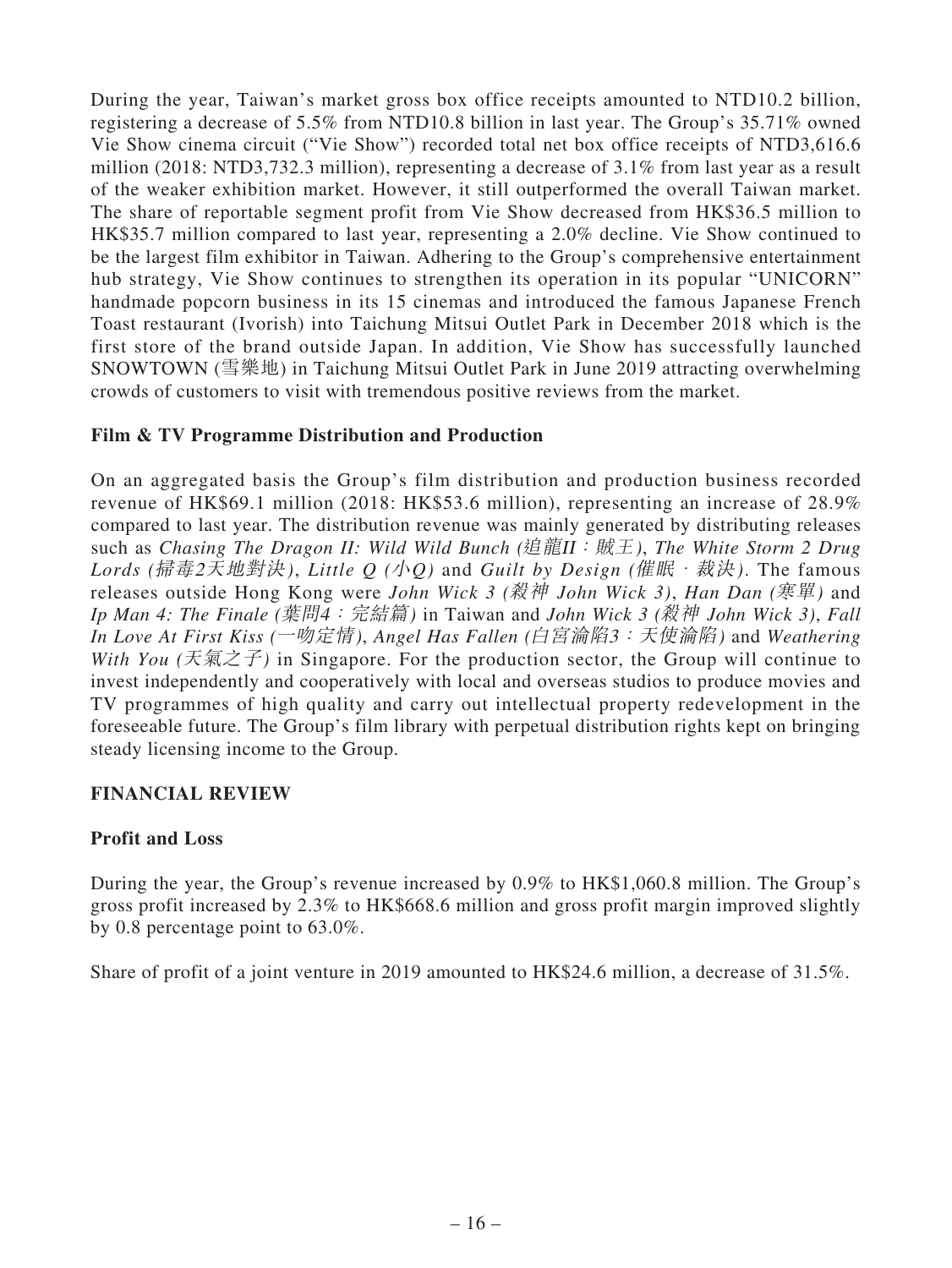Loss attributable to equity holders was HK\$35.1 million, as compared to profit attributable to equity holders of HK\$52.5 million in last year. It was attributable primarily to (i) the application of Hong Kong Financial Reporting Standard 16, *Leases* (effective from 1 January 2019), which results in the increase in related expenses of HK\$29.8 million on the leases of the Group for the year; (ii) cinema revenue was affected by the lack of blockbuster hits for the second half year; (iii) the re-valuation loss of HK\$9 million on the investment property; and (iv) the pre-operating expenses of the new businesses of HK\$39.6 million. Total reportable segment profits after taxation of Hong Kong, Singapore and Taiwan regions stood at HK\$177.2 million compared with HK\$195.2 million in last year.

## **Statement of Financial Position**

Our financial position remained healthy. The Group's net assets decreased by 1.2% to HK\$2,155.9 million as at 31 December 2019. Total assets increased by HK\$696.0 million to HK\$4,722.2 million. This was mainly due to the application of HKFRS 16 effective from 1 January 2019. Under HKFRS 16, the lease liability is initially recognised at the present value of the lease payments payable over the lease term, discounted using the interest rate implicit in the lease or, if that rate cannot be readily determined, using a relevant incremental borrowing rate and the right-of-use asset recognised when a lease is capitalised which comprises the initial amount of the lease liability plus any lease payments made at or before the commencement date, and any initial direct costs incurred. Therefore, the Group recognised the right-of-use assets for its leases which attributable to the increase in total assets. Cash and cash equivalents of the Group was HK\$1,068.3 million (31 December 2018: HK\$1,290.1 million). Non-current pledged bank balances were kept at HK\$137.0 million, at the same level as last year. Outstanding borrowings amounted to HK\$1,057.1 million (31 December 2018: HK\$1,299.3 million), which comprised mainly interest-bearing bank loans. The interestbearing bank loans were secured by pledged cash, corporate guarantees, equity shares and properties. The Group's gearing ratio (measured as bank borrowings to total assets) was decreased to 22.4% (31 December 2018: 32.3%) and the Group was in a net cash position (measured as cash and bank deposits less bank borrowings) of HK\$148.2 million (31 December 2018: HK\$127.7 million). The decrease in the gearing ratio was mainly due to the application of HKFRS 16 effective from 1 January 2019 where right-of-use assets have been recognised for leases.

## **OUTLOOK**

Local and regional economy is expected to enter into a negative economic growth cycle, which arises from the Sino-US trade disputes and the political unrest in Hong Kong since June 2019. In addition, with the outbreak of the COVID-19 in the world since early 2020, the Group expects that Hong Kong and regional economy will further deteriorate and worsen. The economic downturn, uncertainties towards future economic prospects have adversely affected the whole retails, hospitality and entertainment industry. Such negative impact is expected to persist in the near future and will affect our results of operations in 2020.

Although the overall operating environment becomes increasingly challenging, the Group will continue to strengthen its core competencies, focusing on capturing expansion opportunities in exhibition and distribution businesses. Meanwhile, the Group will also explore new business opportunities in media, entertainment, technology and lifestyle sectors that would create synergies to the Group and add values to the Shareholders.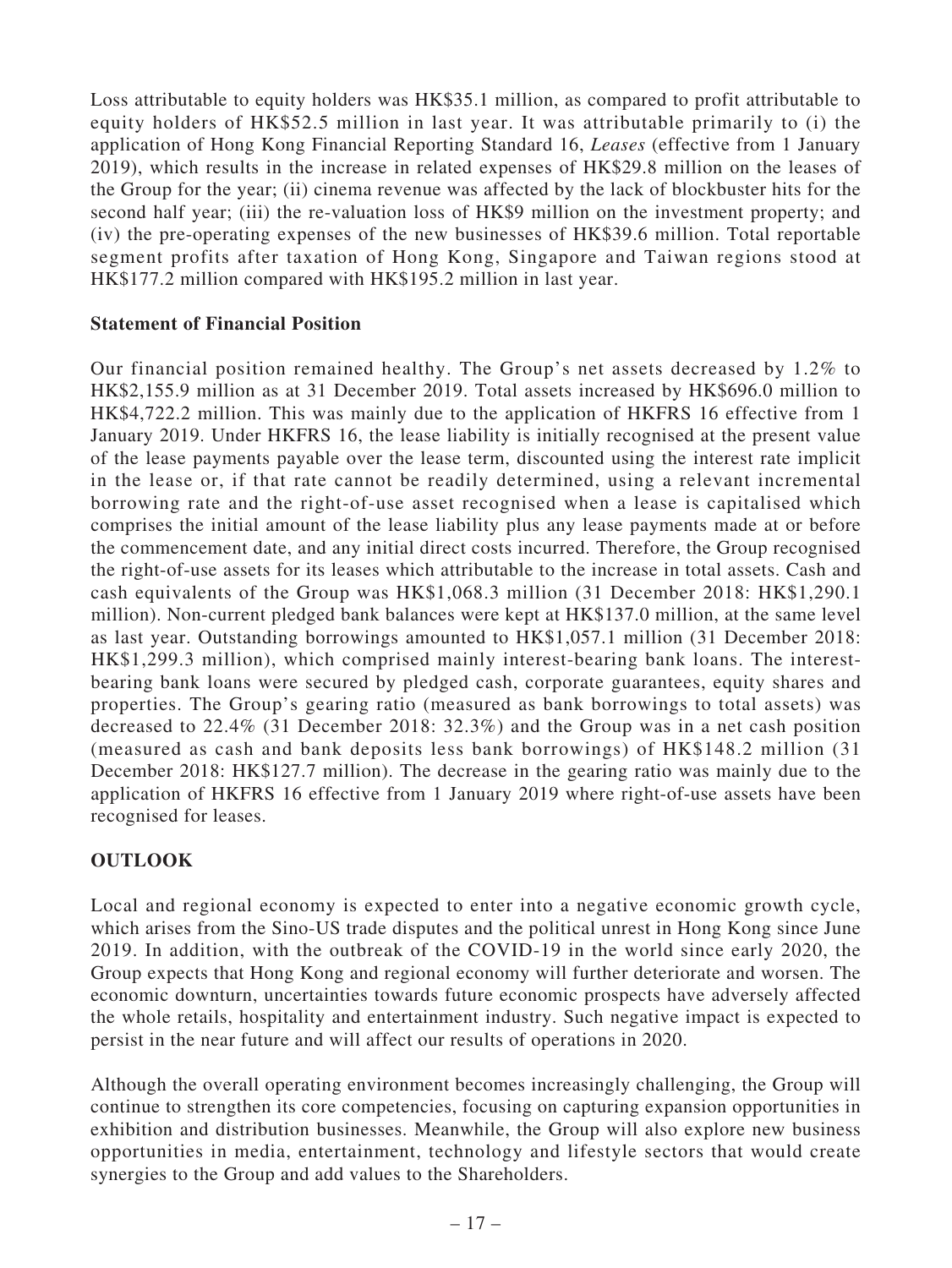In the PRC, the Group has entered into live show performance business, introducing the unique advanced stage technology from Europe and the renowned creative talents from all over the world, dedicated to provide a stunning theatrical experience to local audience. In addition, the Group has also invested in club house business targeting creative minds from entertainment, creative and art industries. The Group intends to host movie-related events at club houses which will attract and gather talents from the movie and entertainment industry, enabling the Group to build connections with potential investors and film production talents within the industry. This is in line with the Group's strategies to explore opportunities to produce and/or co-invest in an average target of one to two new mid-to-large scale films every year by remaking films from the Group's film library, and/or engage in new film production from existing scripts and co-investing in PRC's films.

In Hong Kong, the Group has further invested into the film exhibition business by opening one new cinema "Golden Harvest V Walk" in Nam Cheong in July 2019. Riding on the success of alternative contents in previous years, the Group will cooperate with different business partners to offer a variety of events including live broadcasting of Japanese and Korean mini-concerts and fans gathering in our cinemas. It is expected that the demand for alternative shows will continue to grow. At the same time, the Group is dedicated to look for investment opportunities in quality film and/or distribution projects in the territory.

In Singapore, the Group will continue to grow by actively pursuing suitable cinema sites. The new 7-screen Funan site has just been opened around end of June 2019 with great attendance. The Group is dedicated to maintain high quality services in regular and gold class auditoriums and to introduce creative product offerings such as toys merchandise to its customers.

In Taiwan, Vie Show will continue to expand its cinema network with a stable pipeline of potential sites to be opened in the coming years. A new 8-screen site in central Taipei has been opened in December 2019. Encouraging results of alternative contents and distribution businesses have also brought in additional revenues streams to the Group. Moreover, the Group has successfully introduced "SNOWTOWN" and "Ivorish" to Taichung Port.

SNOWTOWN is an indoor theme park that allows visitors to enjoy snow at a "feels like" temperature of 20°C. Ivorish is a famous French toast restaurant in Japan, with the name expressing French toast color (ivory) and cherish (cherish), meaning to bring delicious French toast and happiness to customers. Both properties have been proven to be successful, helping to diversify the business in the territory.

Looking ahead, the Group will continue to actively seek investment opportunities in the regional media, entertainment, technology and lifestyle sectors that are related and/or creating synergies to the Group's existing businesses. The Directors are confident that the Group will be able to achieve sustainable growth and deliver long term value to the shareholders, and at the same time diversify the business achieving better positioning of the Group.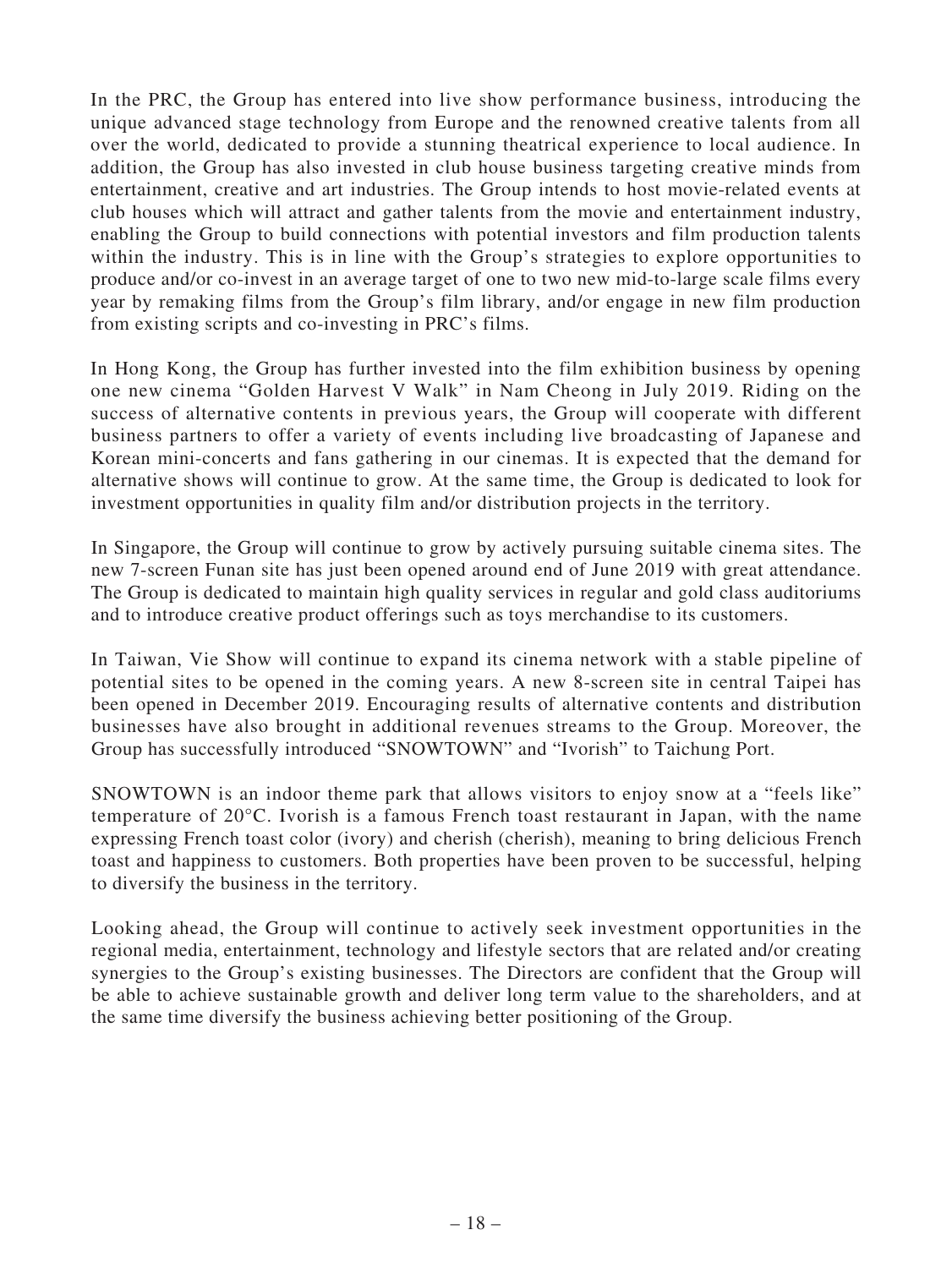## **FINANCIAL RESOURCES AND LIQUIDITY**

As of 31 December 2019, the Group had cash and cash equivalents amounting to HK\$1,068.3 million (31 December 2018: HK\$1,290.1 million). The Group's total outstanding bank borrowings amounted to HK\$1,057.1 million (31 December 2018: HK\$1,299.3 million). The Group's gearing ratio, calculated on the basis of bank borrowings over total assets stood at a healthy level of 22.4% (31 December 2018: 32.3%) and our cash to bank borrowings ratio at 114.0% (31 December 2018: 109.8%). This was mainly due to the application of HKFRS 16 effective from 1 January 2019 where right-of-use assets have been recognised for leases. As of 31 December 2019, the Group had HK\$137.0 million pledged cash balances to secure its banking facilities. In order to minimise potential risks for the Group's development and economic status, the management will keep monitoring gearing and will make relative adjustments if necessary. The Group at this moment has reasonable financial leverage. Meanwhile, the Group takes advantage of equity financing together with available bank loan facilities to fund the cinema projects, potential acquisitions of profitable business opportunities so as to implement its expansion plan. The Group believes that its current cash holding and available financial facilities will provide sufficient resources for its working capital requirements.

The Group's assets and liabilities are principally denominated in Hong Kong dollars, Renminbi and Singapore dollars, except for certain assets and liabilities associated with the investments in Taiwan. The overseas joint ventures of the Group are operating in their local currencies and are subject to minimal exchange risk. The directors will continue to assess the exchange risk exposure, and will consider possible hedging measures in order to minimise the risk at reasonable cost. The Group did not have any significant contingent liabilities or off balance sheet obligations as of 31 December 2019 (31 December 2018: Nil).

## **EMPLOYEES AND REMUNERATION POLICIES**

As at 31 December 2019, the Group had 484 (2018: 367) permanent employees. The Group remunerates its employees mainly by reference to industry practice. The Group also operates a defined contribution retirement benefit scheme under the Mandatory Provident Fund Schemes Ordinance and as at 31 December 2019, there were no forfeited contributions arising from employees leaving the retirement benefit scheme.

### **FINAL DIVIDEND**

The Directors do not recommend the payment of any final dividend for the year ended 31 December 2019 (31 December 2018: Nil).

### **PURCHASE, SALE OR REDEMPTION OF LISTED SECURITIES**

The Company has not redeemed any of its listed securities during the year ended 31 December 2019. Neither the Company nor any of its subsidiaries has repurchase or sold any of the Company's listed securities on The Stock Exchange of Hong Kong Limited (the "Stock Exchange") during the year.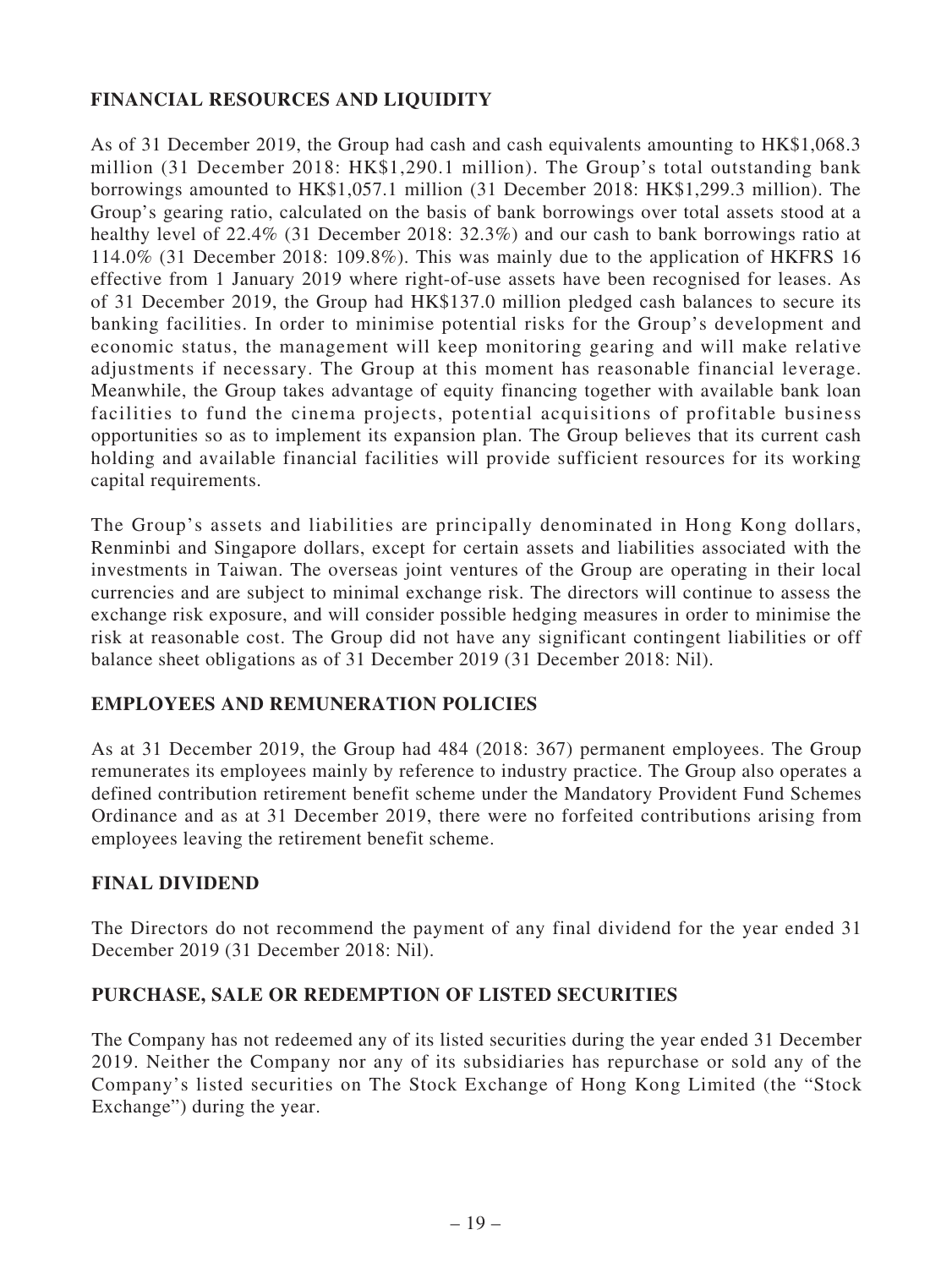# **COMPLIANCE WITH MODEL CODE**

The Company has adopted its own code on terms no less exacting than those set out in the Model Code for Securities Transactions by Directors of Listed Issuers in Appendix 10 of the Listing Rules (the "Model Code"). The Company has made specific enquiries with all the Directors and all of them have confirmed that they had complied with the requirements set out in the Model Code and the Company's Code for the year ended 31 December 2019.

## **COMPLIANCE WITH CODE ON CORPORATE GOVERNANCE CODE**

The Board recognises the importance of good corporate governance to maintain the Group's competitiveness and lead to its healthy growth. The Company has taken steps not only to comply with code provisions as set out in the Corporate Governance Code (the "CG Code") under Appendix 14 to the Listing Rules but also to aim at enhancing corporate governance practices of the Group as whole.

For the year ended 31 December 2019, the Company has complied with the code provisions of CG Code, with the exception of code provisions A.4.1 and E.1.2.

Pursuant to code provision A.4.1 of the CG Code, non-executive directors of a listed issuer should be appointed for a specific term, subject to re-election. All non-executive Directors were not appointed for a specific term but are subject to the requirement of retirement by rotation and re-election at least once every three years at the annual general meetings of the Company in accordance with the relevant provisions of the Company's Bye-laws, accomplishing the same purpose as being appointed for a specific term. As such, the Company considers that sufficient measures have been taken to ensure that the Company's corporate governance practices are no less exacting than those in the code provisions of the CG Code.

According to code provision E.1.2, Mr. Wu Kebo, the Chairman of the Board, should have attended the annual general meeting of the Company held on 14 June 2019. However, Mr. Wu Kebo was unable to attend the abovementioned annual general meeting due to another business commitment. Mr. Li Pei Sen, who took the chair of the said annual general meeting, together with other members of the Board who attended the annual general meeting were of sufficient caliber and knowledge for answering questions at the annual general meeting.

### **AUDIT COMMITTEE**

The Audit Committee was established with written terms of reference in accordance with the CG Code. The Audit Committee is delegated by the Board to assess matters related to the financial statements and to perform the duties, including reviewing the Company's financial controls and internal control, financial and accounting policies and practices and the relationship with the external auditor. The Audit Committee has reviewed the systems of internal control and the financial statements for the year ended 31 December 2019.